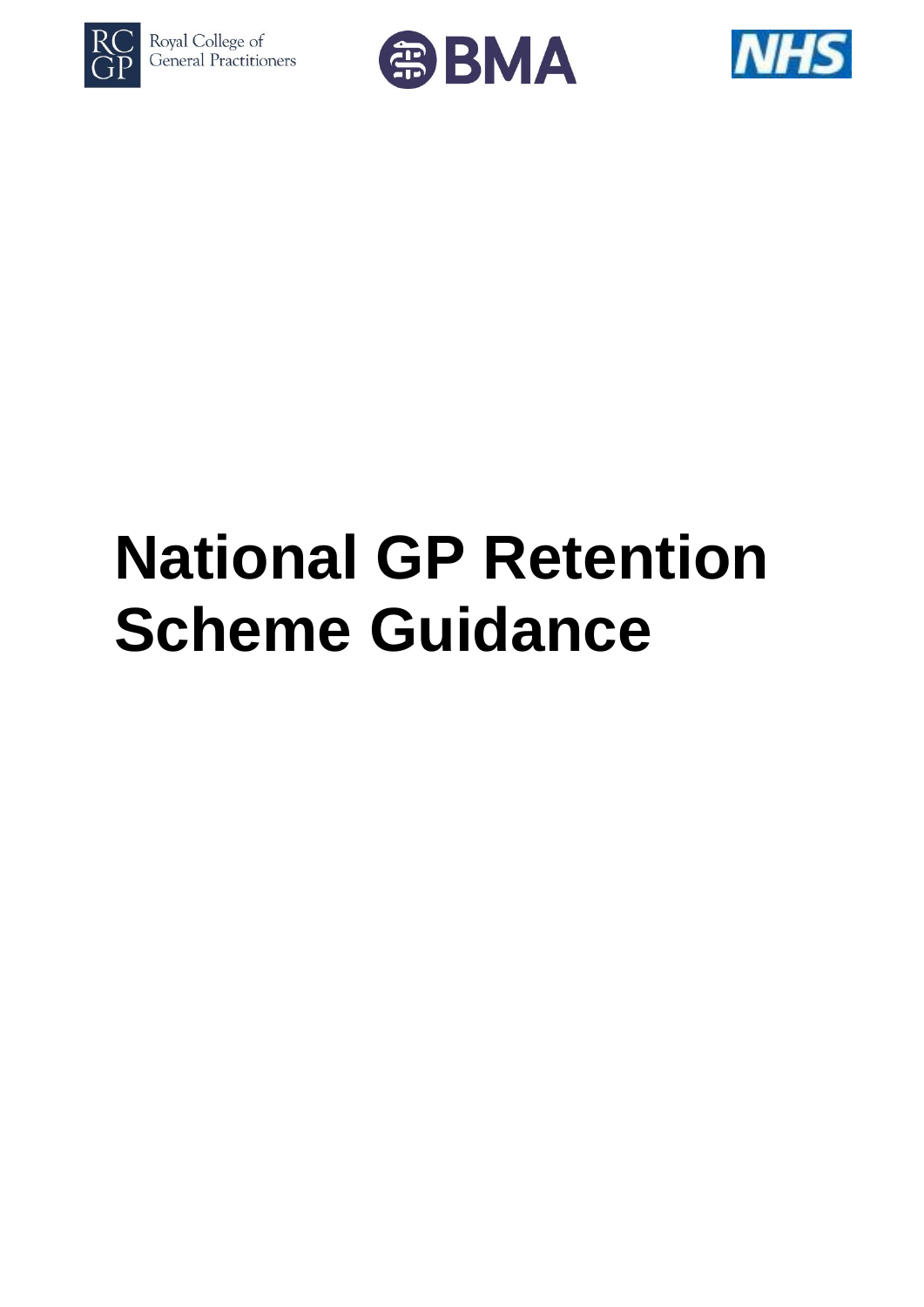#### **National GP Retention Scheme**

| Version number:    | 5.0                                    |
|--------------------|----------------------------------------|
| Gateway reference: | 000343                                 |
| First published:   | 1 April 2017                           |
| Last updated:      | 1 March 2019                           |
| Prepared by:       | <b>General Practice Workforce Team</b> |
| Classification:    | <b>OFFICIAL</b>                        |

#### **Equality and Health Inequalities Statement**

Promoting equality and addressing health inequalities are at the heart of NHS England's values. Throughout the development of the policies and processes cited in this document, we have:

- Given due regard to the need to eliminate discrimination, harassment and victimisation, to advance equality of opportunity, and to foster good relations between people who share a relevant protected characteristic (as cited under the Equality Act 2010) and those who do not share it; and
- Given regard to the need to reduce inequalities between patients in access to, and outcomes from healthcare services and to ensure services are provided in an integrated way where this might reduce health inequalities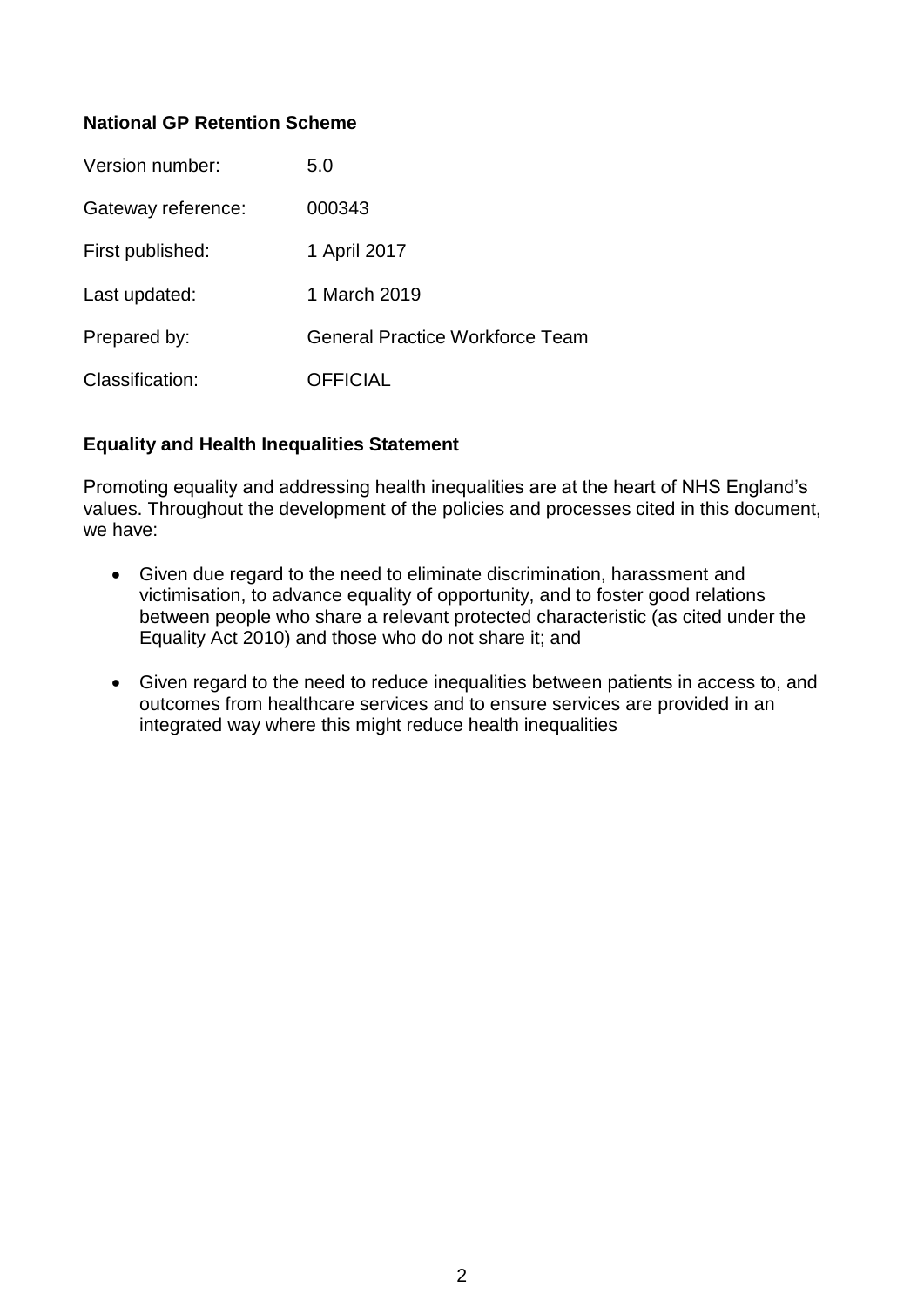# **Table of Contents**

| 1              |                          |  |
|----------------|--------------------------|--|
| $\overline{2}$ |                          |  |
| 3              |                          |  |
| 4              |                          |  |
| 5              |                          |  |
| 6              |                          |  |
| $\overline{7}$ | 6.1<br>6.2               |  |
| 8              | 7.1<br>7.2               |  |
| 9              | 8.1<br>8.2<br>8.3<br>8.4 |  |
| 10             |                          |  |
| 11             |                          |  |
| 12             | 11.1<br>11.2<br>11.3     |  |
| 13             |                          |  |
| 14             |                          |  |
| 15             |                          |  |
| 16             |                          |  |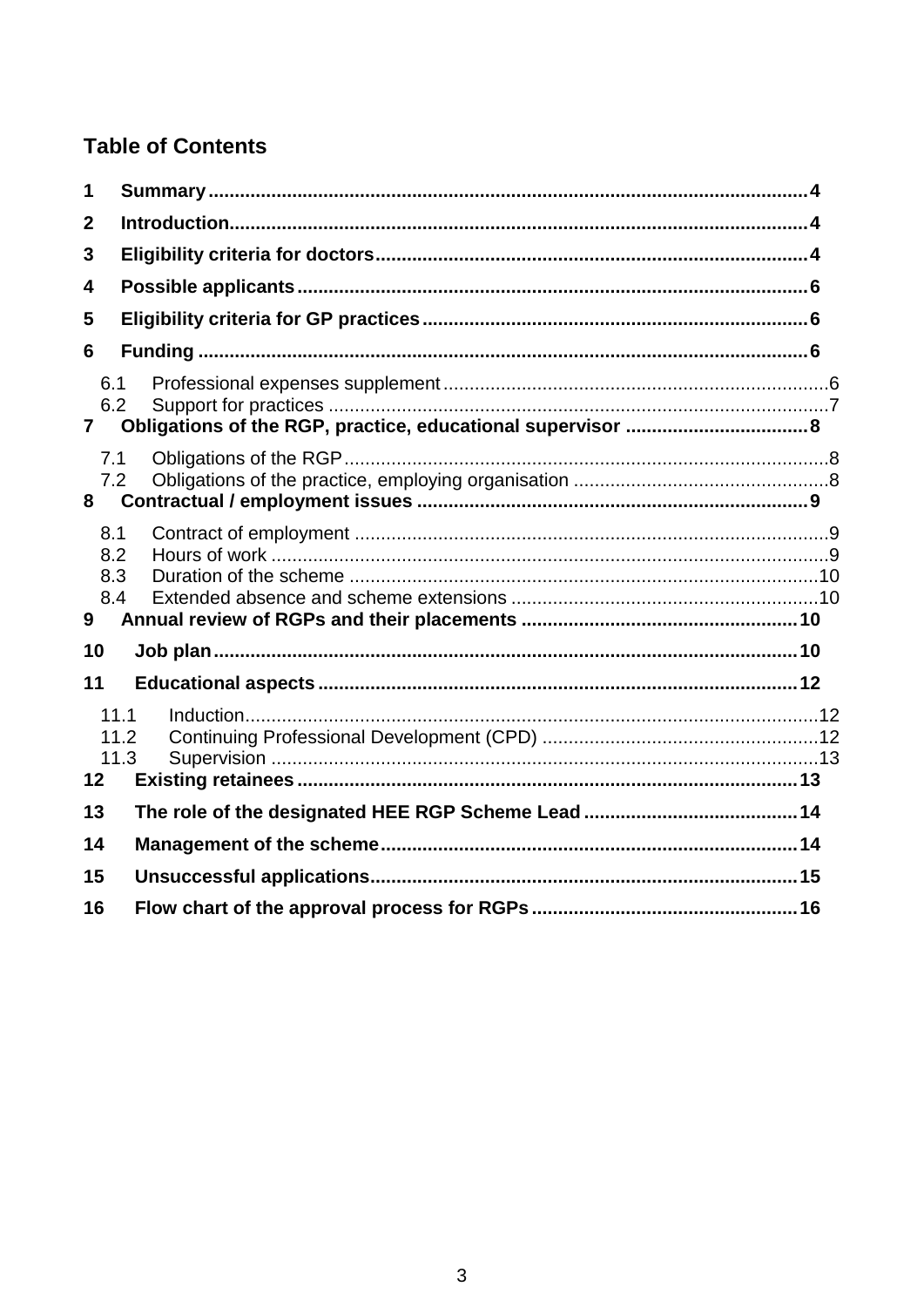## <span id="page-3-0"></span>**1 Summary**

This guidance sets out the criteria for doctors who wish to join the national GP Retention Scheme.

Its intended audience includes:

- Doctors who are considering applying to join the scheme.
- Doctors who are currently designated "retained doctors".
- Deans of Postgraduate GP Education/Heads of Primary and Community Care Education and their teams.
- GP practices employing or considering employing a retained GP under this scheme.
- NHS England local teams and CCGs with delegated co-commissioning responsibility.

#### <span id="page-3-1"></span>**2 Introduction**

The National GP Retention Scheme is a package of financial and educational support to help eligible doctors, who might otherwise leave the profession, remain in clinical general practice.

The scheme supports both the retained GP (RGP) and the practice employing them by offering financial support in recognition of the fact that this role is different to a 'regular' parttime, salaried GP post, offering greater flexibility and educational support. RGPs may be on the scheme for a maximum of five years with an annual review each year to ensure that the RGP remains in need of the scheme and that the practice is meeting its obligations.

This scheme enables a doctor to remain in clinical practice for a maximum of four clinical sessions (16 hours 40 minutes) per week – 208 sessions per year, which includes protected time for continuing professional development and with educational support.

Doctors applying for the scheme must be in good standing with the General Medical Council (GMC) without GMC conditions or undertakings – except those relating solely to health matters. The scheme is not intended for the purpose of supporting a doctor's remediation and where the relevant NHS England Responsible Officer has concerns, the doctor would not usually be eligible for the scheme.

The scheme is managed jointly by Health Education England (HEE) through the designated HEE RGP Scheme Lead and NHS England. The scheme is funded through the Primary Medical Care Allocation and payment provisions to GP practices are contained within the General Medical Services Statement of Financial Entitlements Amendment Directions 2017, paragraph 20A.2.

#### <span id="page-3-2"></span>**3 Eligibility criteria for doctors**

The scheme is open to doctors who meet ALL of the following criteria: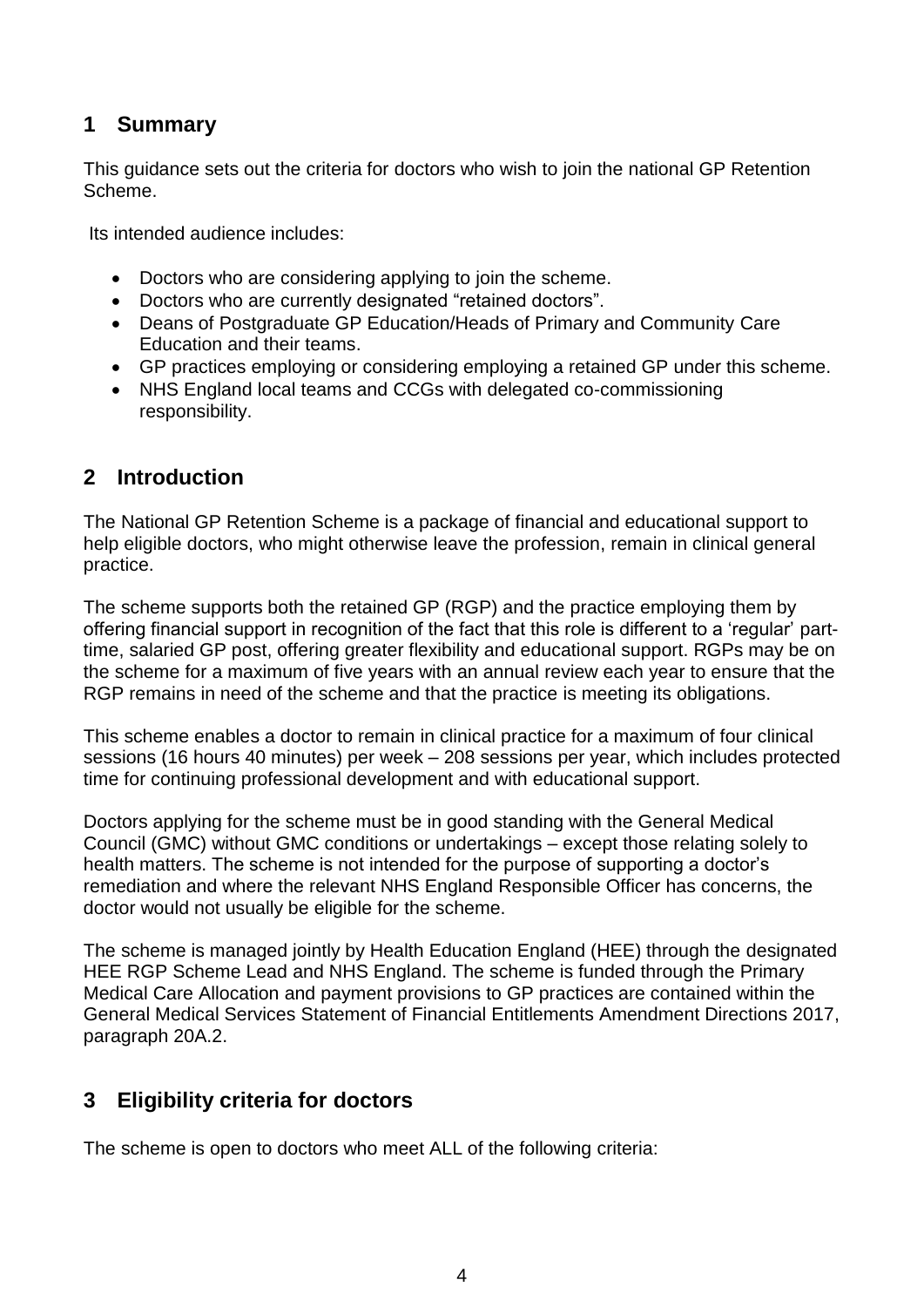- 1. Where a doctor is seriously considering leaving or has left general practice (but is still on the National Medical Performers List) due to:
	- a. Personal reasons such as caring responsibilities for family members (children or adults) or personal health reasons

Or

b. Approaching retirement

Or

- c. Require greater flexibility in order to undertake other work either within or outside of general practice.
- 2. And when a regular part-time role does not meet the doctor's need for flexibility, for example the requirement for short clinics or annualised hours.
- 3. And where there is a need for additional educational supervision. For example, a newly qualified doctor needing to work 1-4 sessions a week due to caring responsibilities or those working only 1-2 sessions where pro-rata study leave allowance is inadequate to maintain continuing professional development and professional networks.

Doctors must hold full registration and a licence to practice with the GMC and be on the National Medical Performers List.

Evidence to ascertain whether a doctor is seriously looking to leave general practice may include:

- Proof from appraisal
- Letter of resignation
- Accessing or intention to take pension payment
- Statement of intent to leave

Doctors may wish to return to a more substantive role when they come to the end of the scheme, although this is not a requirement of the scheme.

RGPs are not permitted to carry out other GP day time in hours locum or salaried work while on the scheme. The only exception is when a change of place of work (practice) is expected to occur (e.g. due to redundancy or resignation) or they are in the final 12 months of their scheme. Only then is limited work (limited to a maximum of 26 sessions in any 6 month period) allowed in order to aid transition to a new practice or a different variety of primary care work (e.g. walk in centre, vanguard, etc.).

However, RGPs may undertake GP out of hours work. They may also undertake other kinds of clinical (e.g. family planning, dermatology, occupational health etc.) or non-clinical work (education, appraisal, management etc.) which enables them to retain or extend their skills. For some doctors joining the scheme, it may allow them to retain GP skills whilst undertaking other substantive posts such as (but not limited to) senior management roles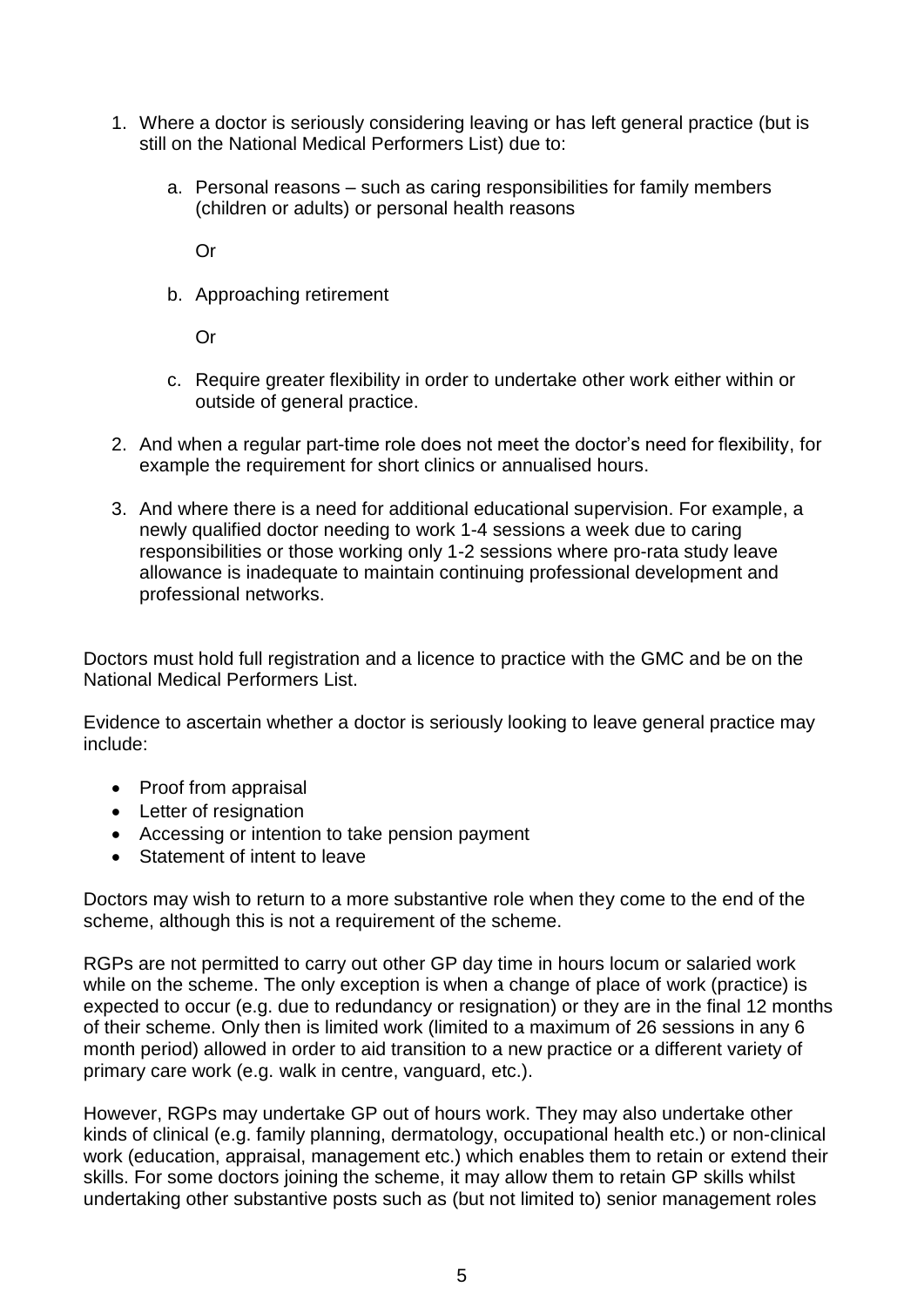and education. Retainers must notify the designated HEE RGP Scheme Lead in advance of their wish to undertake any additional work and obtain approval before starting it. This allows RGPs to maintain a portfolio career while undertaking a GP role within the bounds of the scheme.

Employment law states that 'all employees have the legal right to request flexible working (not just parents and carers) and that employers must deal with requests in a reasonable manner'.

## <span id="page-5-0"></span>**4 Possible applicants**

- Locums
- Salaried GPs
- GP Partners
- Doctors within general practice on a career break of less than 24 months who remain on the National Performers List (or are expected to have been re-admitted by the time they start as an RGP) and are registered with a licence to practice with the GMC.

Where a doctor has previously been on the Retained Doctors Scheme but is not currently on the Scheme and is otherwise eligible, they may apply to re- join the scheme.

## <span id="page-5-1"></span>**5 Eligibility criteria for GP practices**

The GP practice should offer the RGP work which enables them to maintain skills across the full spectrum of a general practitioner. The RGP should be embedded in one GP practice to enable peer support at work and continuity with patients.

Practices must be able to demonstrate they can meet the educational needs of the RGP as appropriate and that they understand the ethos of educational supervision. The designated HEE RGP Scheme Lead will assess this based on the needs of the doctor who is applying. The practice should provide a named educational supervisor who is either a GP trainer, F2 supervisor or has recently accessed a suitable training course in supervision. The precise specification is for local determination by the designated HEE RGP Scheme Lead.

Practices may employ more than one RGP where there is capacity for support and longterm career opportunities with the prior approval of the designated HEE RGP Scheme Lead.

## <span id="page-5-2"></span>**6 Funding**

#### <span id="page-5-3"></span>**6.1 Professional expenses supplement**

Each RGP would qualify for an annual professional expenses supplement of between £1000 and £4000 which is based on the number of sessions worked per week. It is payable to the RGP via the practice. The expenses supplement is subject to deductions for tax and national insurance contributions but is not superannuable (pensionable) by the practice.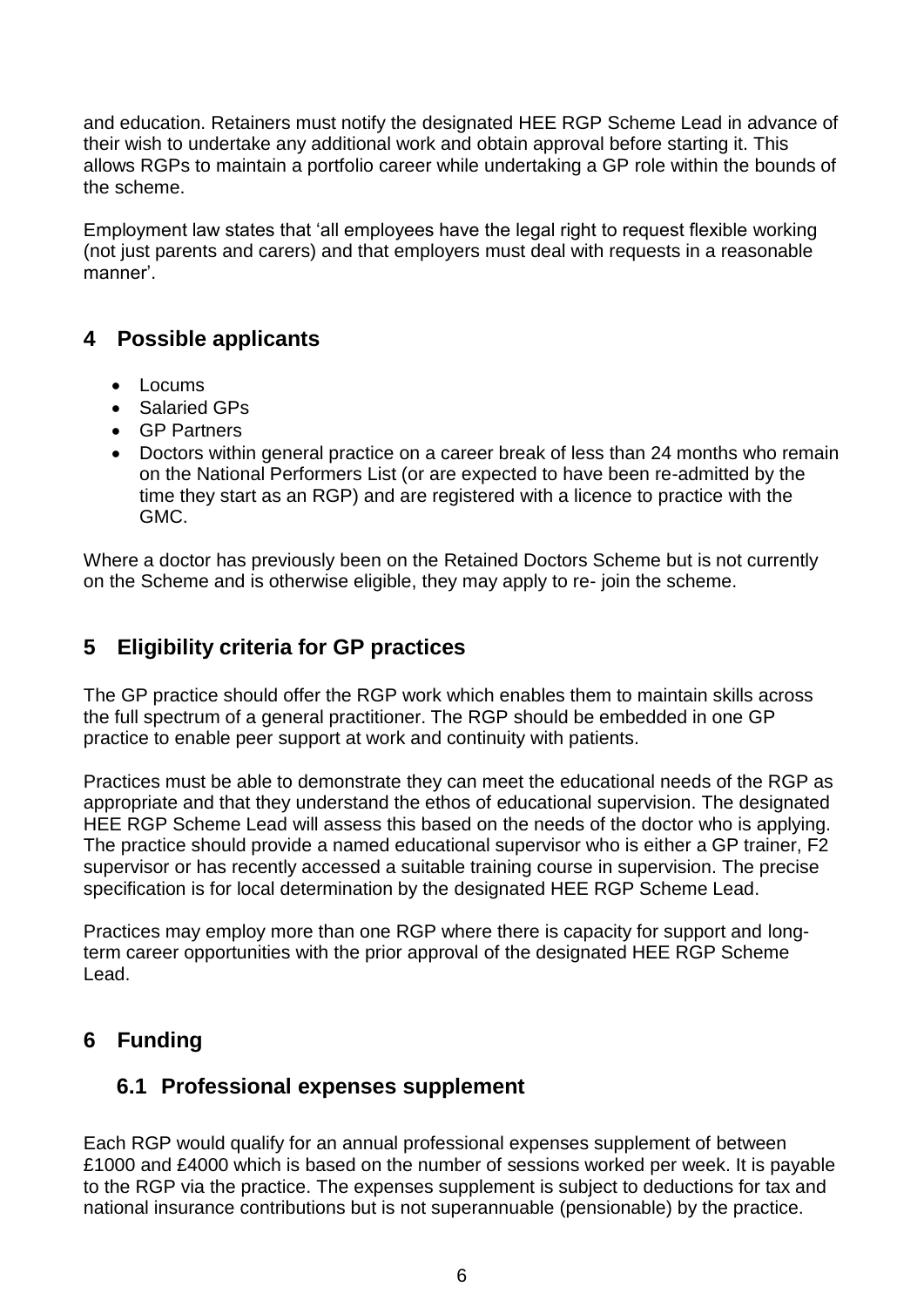The whole of the expenses supplement payment will be passed on by the practice to the doctor to go towards the cost of indemnity cover, professional expenses and CPD needs. The practice should not automatically make any other deductions from the RGP expenses supplement except for tax and national insurance contributions. Certain expenses may be claimed against tax by the RGP (e.g. subscriptions to medical defence organisations and membership of the BMA and GMC annual retention fee etc).

The RGP will be offered an expenses supplement payment (paid via their practice), as follows:

| Number of sessions<br>per week | Annualised sessions* | Expenses supplement<br>payment per annum (£) |
|--------------------------------|----------------------|----------------------------------------------|
| $1 - 2$                        | Fewer than 104       | 1,000                                        |
|                                | 104                  | 2,000                                        |
|                                | 156                  | 3,000                                        |
|                                | 208                  | 4,000                                        |

\*annualised sessions include statutory holidays, annual leave and sessions used for CPD.

The RGP professional expenses supplement will be paid at the commencement of employment and then each year on the anniversary following a successful annual review.

## <span id="page-6-0"></span>**6.2 Support for practices**

Each practice employing a RGP will be able to claim an allowance relating to the number of sessions for which their retained doctor is engaged. The practice will qualify for a payment of £76.92 per clinical session (up to a maximum of four) that the doctor is employed for. This allowance will be paid for all sessions including sick leave, annual leave, educational, maternity, paternity and adoptive leave where the RGP is being paid by the practice. Evidence of this payment will be required. The practice and RGP will continue to receive payments under the terms of the scheme as long as the RGP remains contracted to the practice and the practice continues to pay the RGP.

Costs during these absences will need to be covered by the practice. However it may be possible to claim reimbursement costs associated with covering any absences of a RGP via the GMS (General Medical Services) SFE (Statement of Financial Entitlements) for sickness, maternity, parental and adoption leave.

| Contracted   | Maximum financial support to practice per year (based on £76.92 |
|--------------|-----------------------------------------------------------------|
| sessions per | per session)                                                    |
| week         |                                                                 |
|              | £3,999.84                                                       |
|              | £7,999.68                                                       |
| 2            | £11,999.52                                                      |
|              | £15,999.36                                                      |

This support is to be used by the practice as an incentive to provide flexibility for the RGP and should be used towards the RGPs salary, to cover HR admin costs and to provide funding to cover any educational support required from the practice, including course fees where relevant.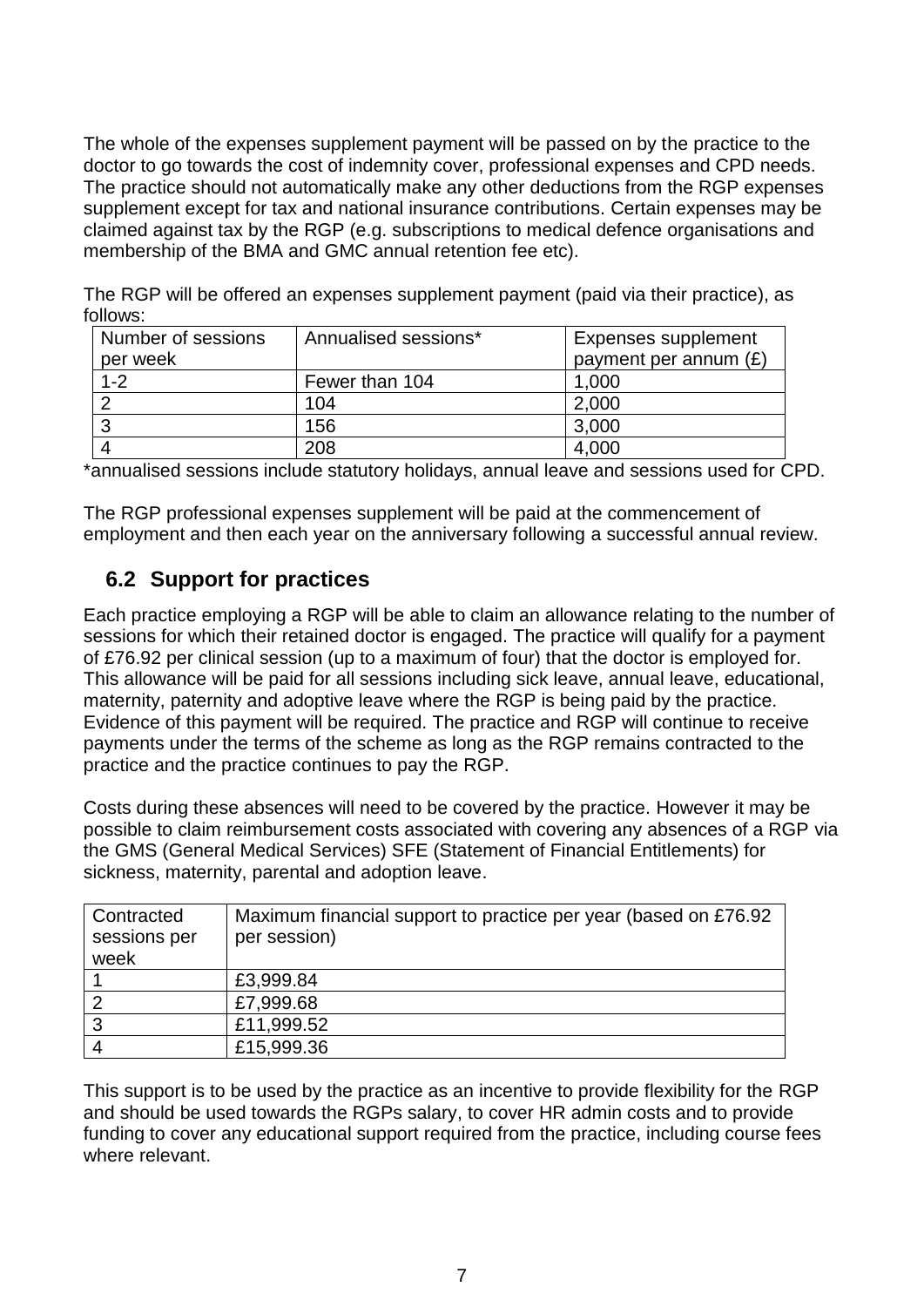## <span id="page-7-0"></span>**7 Obligations of the RGP, practice, educational supervisor**

## <span id="page-7-1"></span>**7.1 Obligations of the RGP**

The RGP is obliged to:

- Hold full registration and a licence to practice with the General Medical Council (GMC), meet the requirements for remaining on the NHS England GP Performers List and report to NHS England any concerns that might affect their status on the National Medical Performers List.
- Maintain membership of a medical defence organisation to the level required by NHS England.
- Notify the designated HEE RGP Scheme Lead, in advance where possible, of any changes in working arrangements (e.g. additional work) and domestic circumstances that may affect participation in the scheme.
- Notify the designated HEE RGP Scheme Lead of any long spells off work (over four weeks), e.g. maternity leave or long-term sick leave.
- Submit to the designated HEE RGP Scheme Lead an annual renewal form at least one month in advance of the joining anniversary, to allow time for discussion regarding continuity of the scheme and any adjustments required.
- Make every effort to attend any events organised by the designated HEE RGP Scheme Lead expressly for RGPs.
- Meet appraisal and revalidation requirements and make their responsible officer aware of the fact that they are a RGP.

# <span id="page-7-2"></span>**7.2 Obligations of the practice, employing organisation**

The employing practice is obliged to:

- Offer adequate and appropriate induction, both on joining and after any significant break (e.g. maternity leave). This will include for example IT systems, practice procedures and protocols, referrals systems, in-house and community services, collaborative working arrangements and referral pathways, prescribing formularies, team roles, information governance, safeguarding etc.
- Nominate a clinical colleague to act as an educational supervisor, who will provide one to one support in protected time, (fortnightly or monthly as discussed and agreed with the RGP). A minimum of 2 hours a month would be recommended (additional to CPD entitlement).
- Notify the designated HEE RGP Scheme Lead and RGP's responsible officer if appropriate and in advance of any substantial changes within the practice that may impact upon the employment and educational arrangements of the RGP.
- Work with the RGP to create a job plan suitable for the needs of the individual RGP to keep them in the profession. The job plan should include participation in team meetings during the RGPs normal working days.
- Encourage and facilitate the appropriate use of CPD time allowance.
- Record GP retainers accurately through the National Work Reporting System (Primary Care Web Tool) to facilitate national monitoring of the scheme.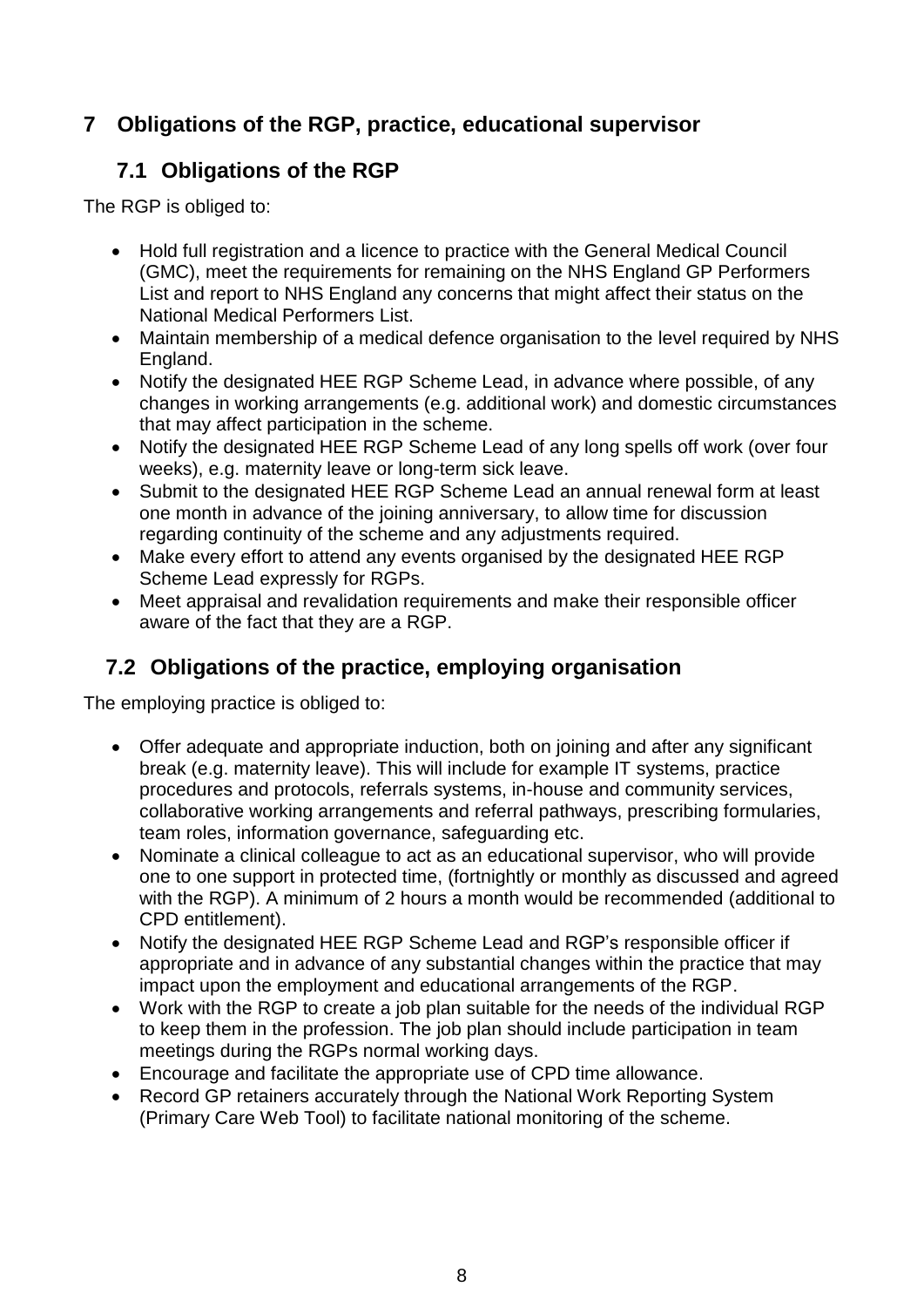## <span id="page-8-0"></span>**8 Contractual / employment issues**

## <span id="page-8-1"></span>**8.1 Contract of employment**

All RGPs will be employed by the agreed practice. GMS and PMS practices should offer terms and conditions that are no less favourable than the model salaried GP contract as determined in GMS/PMS regulations. For APMS employers the Salaried Model Contract is considered as a benchmark.

Terms and conditions of employment are a matter of negotiation between the RGP and the practice. The BMA has developed a model retainer scheme contract which is based on the Salaried GP Model Contract but specific to the Scheme. Contract checking and advice services can be accessed by BMA members by calling 0300 123 1233 or by emailing support@bma.org.uk. General advice for non-members can be obtained by emailing [info.gpc@bma.org.uk.](mailto:info.gpc@bma.org.uk)

The RGP achieves full employment rights after 24 months with the same employer and the practice (employer) under employment law is obliged to continue the contract of employment after that time. Any changes in circumstance that may affect the employment of the RGP should be a matter of discussion between the RGP and the practice, and appropriate advice should be taken. The practice is expected to notify the designated HEE RGP Scheme Lead of any substantive changes that may affect employment of the RGP. Examples may include a practice merger, change to different premises, change of NHS England practice contract holder or contract type (e.g. following practice reprocurement).

## <span id="page-8-2"></span>**8.2 Hours of work**

The RGP contract is between 1- 4 sessions – a session is 4 hours 10 minutes (37.5 hrs / 9 sessions)<sup>1</sup>. The number of sessions can be annualised with the expectation that the RGP works a minimum of 30 weeks out of the 52. This will include annual leave, statutory holidays and personal development time. The pattern of sessions worked will be reviewed with the RGP each year through their annual review associated with the scheme.

It is not considered good practice for an RGP to work in isolation or across more than one site.

The duration of the retainer contract will be for the duration of the scheme (5 years) and reviewed annually.

The number of sessions the RGP is contracted to work on the scheme may be changed following the submission of a revised suitable job plan which is subject to approval of the designated HEE RGP Scheme Lead and NHS England's local Director of Commissioning Operations (DCO) (or nominated deputy either within NHS England or delegated CCG).

l <sup>1</sup> BMA (2017). Minimum terms and conditions [online]. Available at: [https://www.bma.org.uk/advice/employment/contracts/sessional-and-locum-gp-contracts/salaried-gp-model](https://www.bma.org.uk/advice/employment/contracts/sessional-and-locum-gp-contracts/salaried-gp-model-contract/minimum-terms-and-conditions)[contract/minimum-terms-and-conditions](https://www.bma.org.uk/advice/employment/contracts/sessional-and-locum-gp-contracts/salaried-gp-model-contract/minimum-terms-and-conditions) [Accessed 2 March 2017].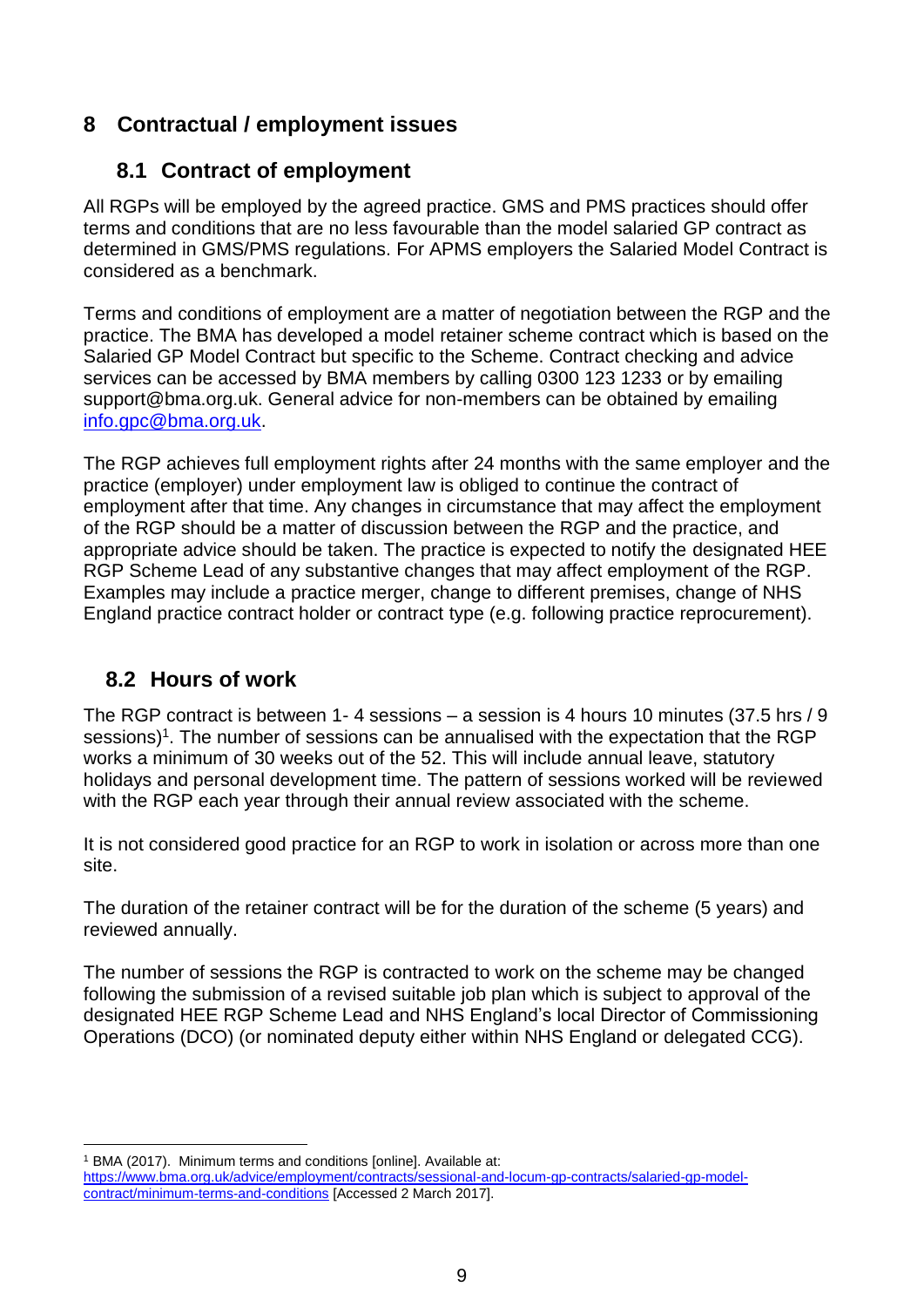## <span id="page-9-0"></span>**8.3 Duration of the scheme**

RGPs can be on the scheme for a period of up to five years.

#### <span id="page-9-1"></span>**8.4 Extended absence and scheme extensions**

The RGP, in discussion with the designated HEE RGP Scheme Lead and subject to agreement by the NHS England's DCO (or nominated deputy either within NHS England or delegated CCG), can extend their time on the scheme in the following circumstances.

- To replace time off the scheme relating to maternity, parental, adoption or sick leave.
- Under special circumstances e.g. where a RGP has had to change practices due to relocation or due to break down in placement and support and would not have enough time left on the scheme to acquire employment rights in a fresh post.

In these circumstances an extension of up to 24 months would be deemed appropriate.

The RGP continues to be a member of the scheme whilst on maternity, parental leave and sick leave. RGPs are strongly advised to make use of "Keeping in Touch" (KIT) days where they are available. If a RGPs annual renewal falls whilst they are on paid parental leave, they can choose to send a renewal application or defer until they return to work.

The practice and RGP will continue to receive payments under the terms of the scheme as long as the RGP remains contracted to the practice and the practice continues to pay the RGP.

The scheme extension form should be used for extensions in relation to maternity, parental, adoption, sick leave or special circumstances only.

#### <span id="page-9-2"></span>**9 Annual review of RGPs and their placements**

RGPs will be required to undergo an annual review with the designated HEE RGP Scheme Lead; this will allow careful consideration of their needs and whether they are being met by the practice, requirements for future months and whether they should remain on the scheme.

#### <span id="page-9-3"></span>**10 Job plan**

All GPs should have a job plan. In regards to the National GP Retention Scheme the job plan is a working schedule which ensures that the RGP post delivers its aims, including provision for CPD and the requirements of the contract of employment are met by the employer and RGP. Please refer to the BMA's [guidance on job planning](https://www.bma.org.uk/advice/employment/job-planning/job-plan-overview) which is available on the BMA website.

Example job plans are included in annex 2. Principles of a good job plan include: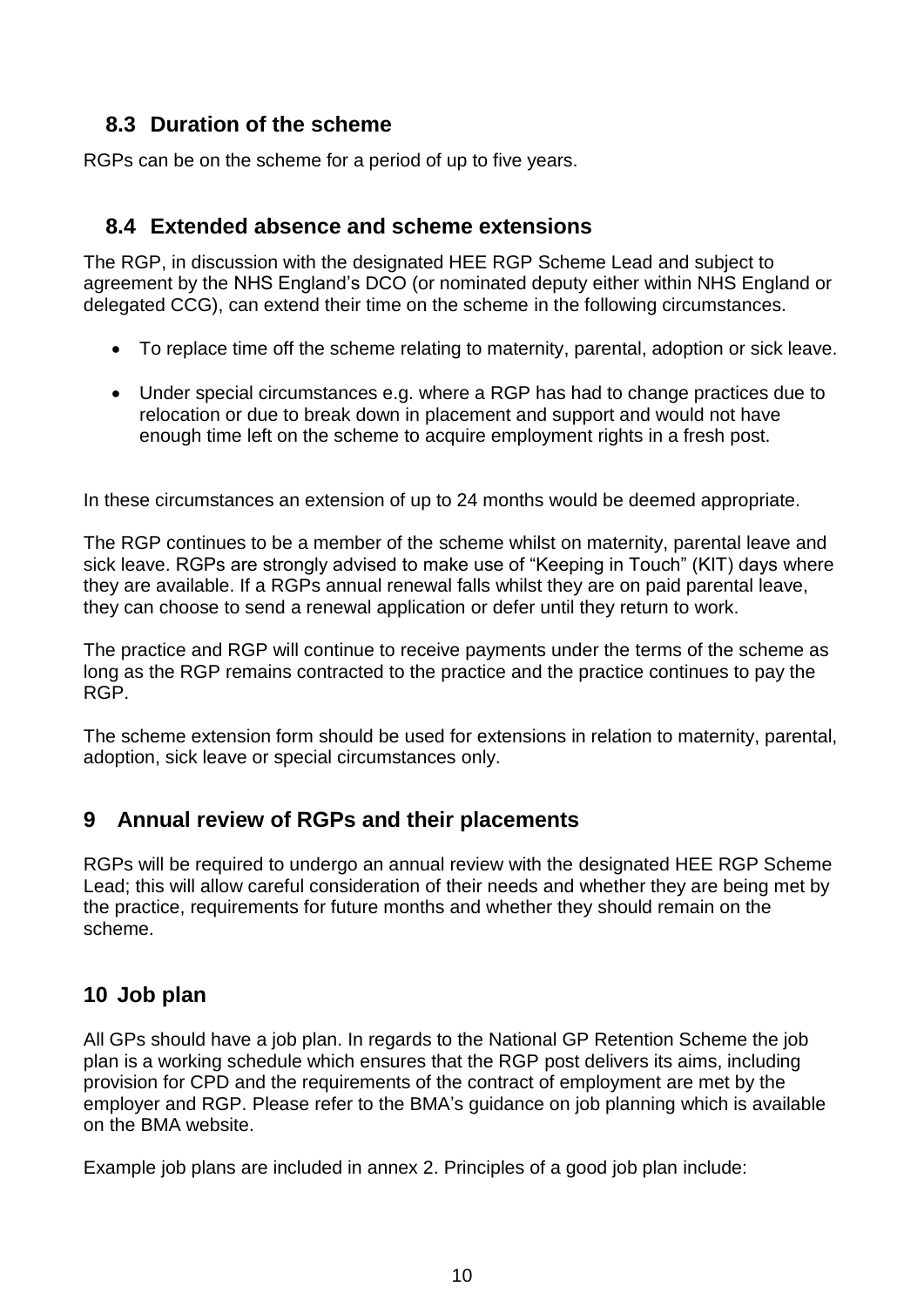Job plans should be developed collaboratively between the employer and RGP. They should be revised only by mutual agreement as a minimum 8-12 weeks after joining the scheme, annually and when any major changes are suggested by either party.

Scheduling in the job plan should include:

- Clinical duties: appointments, visits, dealing with telephone queries from patients or other health care professionals.
- Administrative / paperwork whether arising directly from this caseload (referrals, investigations, results) and indirectly (reports, medicals, etc.).
- Meetings (whether informal or formal) essential to the delivery of team based care, discussing clinical practice standards; support significant event audit (SEA) etc. Where these occur on an ad hoc basis, adjustments to clinical workload may be required.
- Personal continuing professional development (CPD) time see CPD section.
- Time for supervision.
- Specific specialist roles in the practice: e.g. medical student teaching, QoF area of responsibility, other special interests, e.g. dermatology, women's/sexual health, minor surgery.

Workload should:

- Be defined in amount (number of patients) and type (clinical, paperwork, team meetings), with provisions for fluctuations in exceptional circumstances such as returning after career break.
- Reflect RGP abilities.
- Realistically match contracted hours as defined in the contract of employment.
- Be balanced, recognising both clinical and non-clinical work. It is estimated that the ratio of clinical work to administrative work is usually in the region of 3:1 (excluding meetings).

The job plan will set out clear arrangements around how and when extra-contractual duties (where agreed) will be recognised and when time in lieu will be taken (e.g. monthly or added to annual leave). This is especially relevant where there are significant fluctuations in workload and hours of the RGP if they are helping to cover another doctors' absence (e.g. sickness or maternity leave).

RGPs on this scheme are able to work extended hours to support seven day access to primary care where appropriate and where this suits their personal circumstances. However, this must take place within the agreed pattern of work / work plan.

Although a session is defined as 4 hours and 10 minutes, periods of duty do not need to be exact multiples of this. For example a contract for 16 hours 40 minutes can be divided into 2 x 6 hours days and a day of 4 hours and 40 minutes if this suits both parties and delivers the educational supervision and CPD component of the post.

Breaks should be granted within worked hours in keeping with the European working time directive. Start and finish times should consider the RGPs situation and caring responsibilities if appropriate.

The RGP is expected to complete medical reports that are part of GMS contractual obligations. However, the RGP is not normally expected to complete medical reports for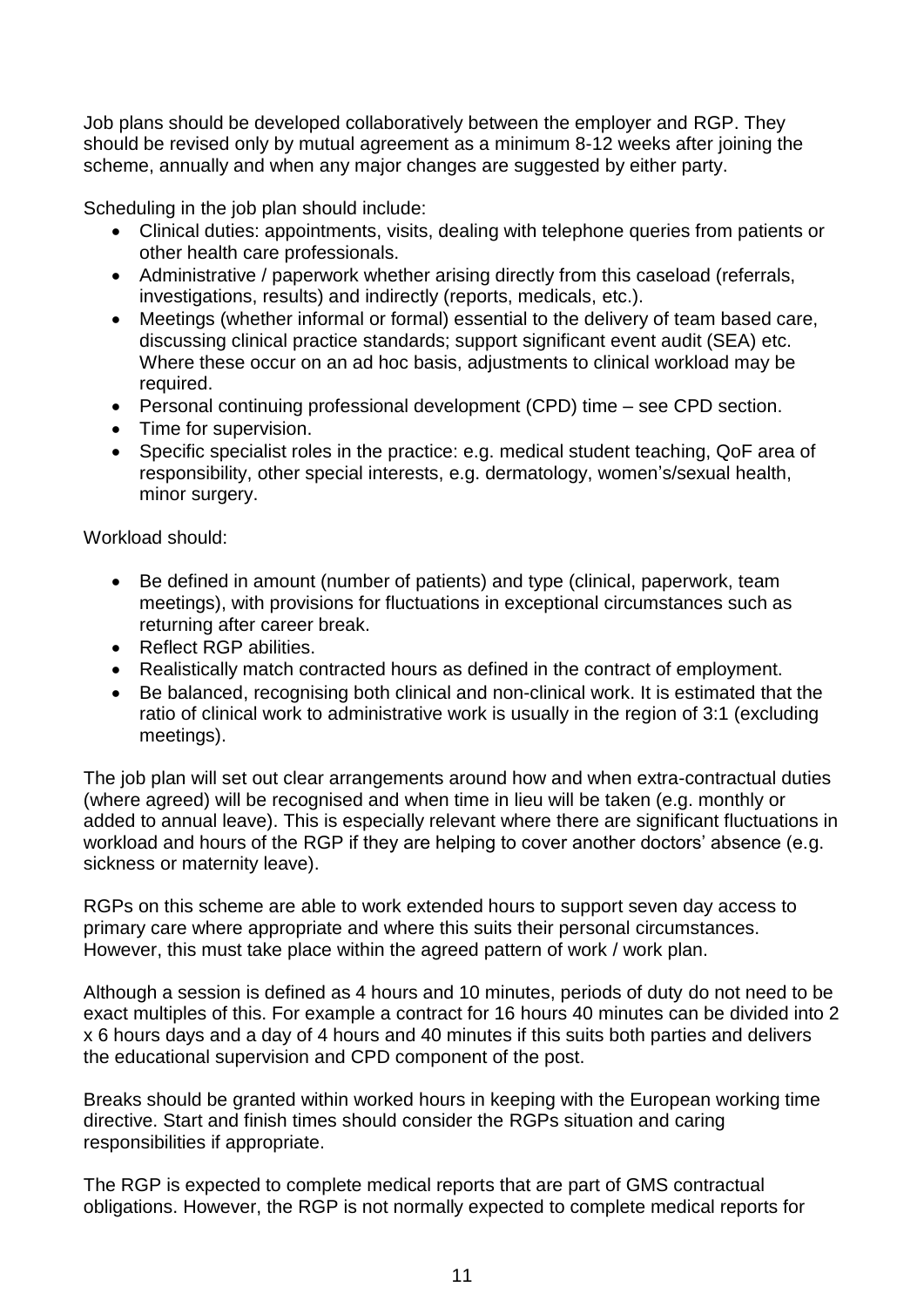private purposes, unless there is an agreement between the RGP and the practice for additional remuneration or time within the job plan.

On call commitment where applicable should be specified: e.g. 12 half days a year and no more onerous than the RGPs pro-rata share of the clinical complement of the practice. So if there are 40 clinical sessions worked by doctors in the practice and the RGP works 4 they should do no more than 1/10 of the on call over the year.

## <span id="page-11-0"></span>**11 Educational aspects**

#### <span id="page-11-1"></span>**11.1 Induction**

All RGPs, irrespective of length of service, must complete an appropriate induction programme specific to their role and the practice in which they will be based. This will include for example IT systems, practice procedures and protocols, referral systems, in house and community services and referrals pathways, prescribing formularies, team roles, collaborative working arrangements, information governance, safeguarding etc.

The practice will be required to offer the RGP experience of a sufficiently wide range of general practice experience to ensure that they retain their skills. This will be mutually agreed and stated within the job plan, which will include hours of work, duties, time set aside for CPD and necessary attendance at meetings.

## <span id="page-11-2"></span>**11.2 Continuing Professional Development (CPD)**

RGPs have a wide range of experience and it is important that CPD opportunities are tailored to individual need. The RGP is entitled to the pro rata full time equivalent of CPD as set out within the salaried model contract.

CPD is based on:

- The needs of the individual, as established at their appraisal.
- Discussion with the designated HEE RGP Scheme Lead.
- Discussion with the practice supervisor.

This is underpinned by a robust job plan and reviewed annually by the designated HEE RGP Scheme Lead.

There should be an appropriate balance of CPD sessions spent in the practice (such as in house educational meetings, SEA and prescribing meetings, quality improvement activities) and activities outside the practice (such as learning groups, e-learning, self-directed learning, talks, courses and locality protected learning events). Some RGPs may value the opportunity to develop leadership skills as part of their CPD.

CPD activities may fall outside the RGPs contracted time. For example, if an RGP only works on Monday, it is highly likely that they may find the course they wish to access occur on Tuesday, Wednesday Thursday or Friday. The CPD time can then be taken on an "in lieu" basis on a mutually agreed date.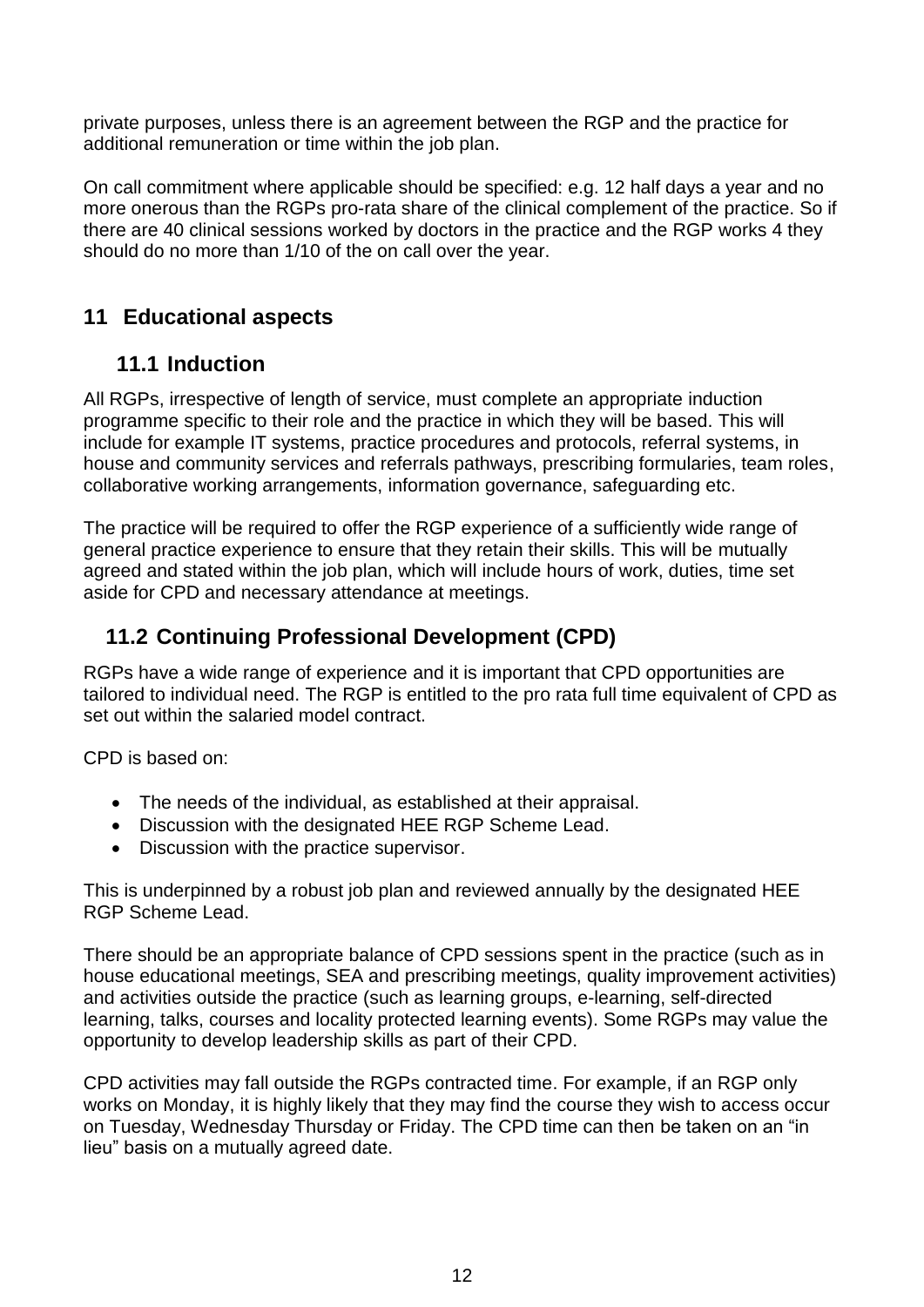In line with the standard contract there are no specific contributions to CPD apart from the professional expenses supplement and financial support for practices.

The practice will:

- Invite the RGP as appropriate to practice based events, including practice meetings, in-house training, away-days and significant event meetings, in protected time, using the CPD allowance as appropriate and agreed, with reference to learning needs as established at the RGPs appraisal.
- Ensure that the workload of the doctor takes into account that this is a supported post.
- Monitor sessions worked to ensure that these do not exceed those agreed in the job plan, recognising that sessions worked may be annualised.
- Ensure that all members of the practice are aware of these requirements.

Development and educational input will vary according to the circumstances of the RGP and the practice in which they are working. The RGP will meet their educational supervisor annually to review the job plan and ensure CPD arrangements are in place to meet their annual Personal Development Plan (PDP) as agreed with their appraiser.

If the RGP has concerns around the organisation and times for their CPD, they should contact their designated HEE RGP Scheme Lead.

## <span id="page-12-0"></span>**11.3 Supervision**

The scheme includes a requirement for protected time for supervision by the educational supervisor. The educational supervisor will provide one to one support in protected time, (fortnightly or monthly as discussed and agreed with the RGP). A minimum of 2 hrs a month would be recommended (additional to CPD entitlement).

The aim of the supervision is to provide individual support for the doctor, help facilitate their integration into the practice, ensure that their professional development needs are supported and avoid professional isolation. This support should be tailored to the individual needs of the RGP.

## <span id="page-12-1"></span>**12 Existing retainees**

RGPs who have been accepted on to the Retained Doctor Scheme 2016 (where the application form has been approved by the NHS England DCO (or nominated deputy either within NHS England or delegated CCG) but who are not in post before 31 March 2017 will be accepted onto the National GP Retention scheme without the need to re-apply.

Those RGPs who are retained under the Retained Doctor Scheme 2016 will continue on that scheme until July 2019 when they will transfer to the National GP Retention Scheme if they still have time remaining on the scheme.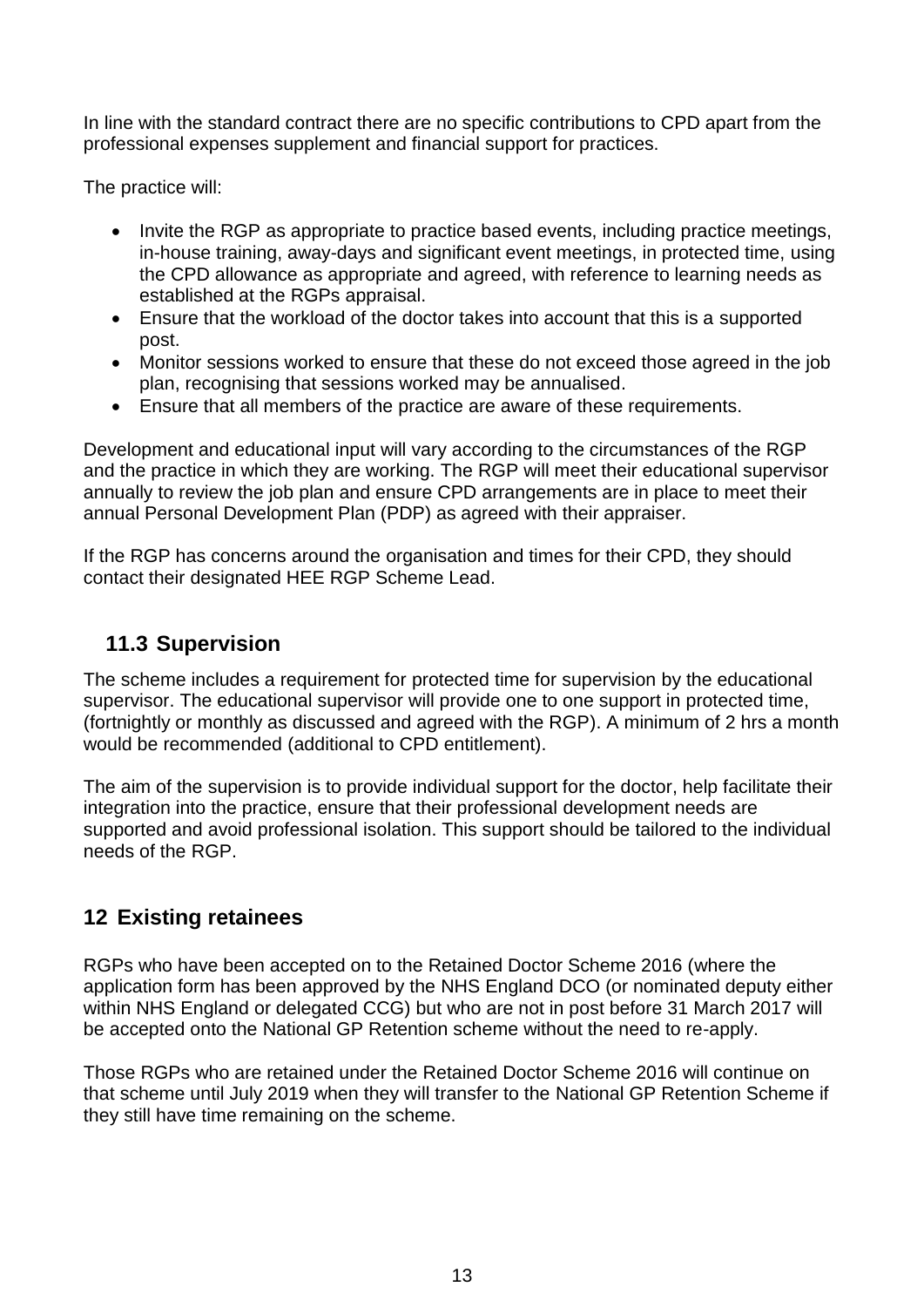## <span id="page-13-0"></span>**13 The role of the designated HEE RGP Scheme Lead**

The RGPs application and proposed job plan will be reviewed by the designated HEE RGP Scheme Lead to ensure that the education and development elements are appropriate for the individual and meet the individual doctor's skills, work-life balance requirements and career objectives. The designated HEE RGP Scheme Lead will ensure the practice has the capacity to meet the obligations of the scheme throughout its duration.

The designated HEE RGP Scheme Lead will support the RGP to ensure that they are able to keep up to date with CPD and education. They will ensure that the RGP has an annual review to make sure that the practice is fulfilling its obligations and meeting the needs of the RGP and as well as the RGPs suitability to continue on the scheme.

#### <span id="page-13-1"></span>**14 Management of the scheme**

The designated HEE RGP Scheme Lead will manage the scheme including the review of applications and job plans of potential RGPs, monitoring educational aspects, maintaining a database of RGPs and practices and developing a support network for RGPs within their region. RGP application records will be retained by the HEE local team for audit purposes for six years. The retention period will be triggered by the RGP leaving the scheme, the six year retention will begin from the end of the relevant financial year<sup>2</sup>.

In terms of approval of RGPs applications and payment:

- Designated HEE RGP Scheme Lead process RGP applications (using the standard application form) and pass eligible applications with their recommendation to their NHS England local office – NHS England DCO (or nominated deputy either within NHS England or delegated CCG).
- NHS England DCO (or nominated deputy either within NHS England or delegated CCG) makes the final decision whether the doctor can join the scheme. This is based on the eligibility criteria to join the scheme, is in line with the General Medical Services Statement of Financial Entitlements Amendment Directions 2017 (paragraph 20A.2) and that there are no concerns with the doctor or practice. Where the CCG is delegated, a discussion between the NHS England DCO (or Medical Director) is recommended when considering the application. For successful applications the designated HEE RGP Scheme Lead is to be notified who will then notify the doctor and practice. If an application is rejected please see section 15.
- NHS England local office finance team (or equivalent within the CCG) notifies Primary Care Support (PCS) England of the practice that will be hosting the retained doctor.
- Payment authorisation local finance team (NHS England or CCG) complete / approve retainer form and send to PCS England. Retainer to be funded through the Primary Medical Care Allocation. Payment provisions to GP practices are contained

l 2 Information Governance Alliance (2016). [Records Management Code of Practice for Health and Social Care 2016](https://digital.nhs.uk/media/1158/Records-Management-Code-of-Practice-for-Health-and-Social-Care-2016/pdf/Records-management-COP-HSC-2016) [\(p.78\)](https://digital.nhs.uk/media/1158/Records-Management-Code-of-Practice-for-Health-and-Social-Care-2016/pdf/Records-management-COP-HSC-2016) [online]. Available at [https://digital.nhs.uk/article/1202/Records-Management-Code-of-Practice-for-Health](https://digital.nhs.uk/article/1202/Records-Management-Code-of-Practice-for-Health-and-Social-Care-2016)[and-Social-Care-2016](https://digital.nhs.uk/article/1202/Records-Management-Code-of-Practice-for-Health-and-Social-Care-2016) [Accessed 8 March 2017].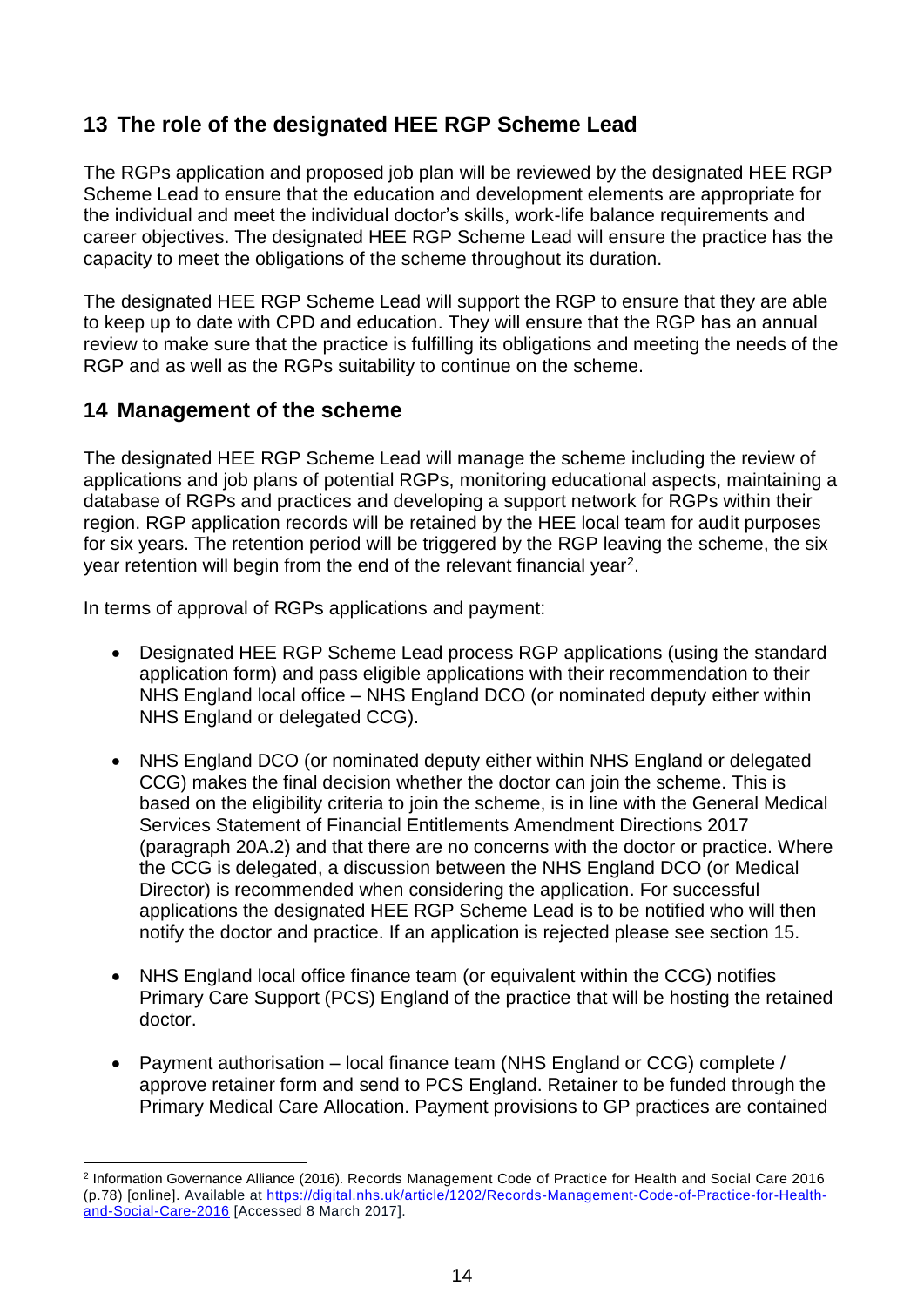within the General Medical Services Statement of Financial Entitlements Amendment Directions 2017, paragraph 20A.2.

• PCS England sends a claim form to the practice hosting the retained doctor and then processes claims when received. Approval is sought from the relevant NHS England Contract Manager (or CCG equivalent) to enable PCS England to make payment to the practice directly.

The standard application / annual review form is to be used as part of the application and annual review process.

The end of scheme form is to be completed by the RGP and designated HEE RGP Scheme Lead on the RGPs last day of the scheme.

Data will be shared between HEE and NHS England for the purpose of approving applications and monitoring the effectiveness on the scheme. Regular reporting of the progress of applications through the scheme will be undertaken and regional and local colleagues are expected to encourage practices to record GP retainers accurately through the National Workforce Reporting System (Primary Care Web Tool) to facilitate national monitoring.

## <span id="page-14-0"></span>**15 Unsuccessful applications**

When an application is rejected the rationale for the decision is to be stated on the application form. Before the decision is communicated back to the doctor the local NHS England Medical Director is to review the application to facilitate an appropriate outcome.

Where a successful outcome cannot be achieved and the application rejected, the NHS England central team must be notified by emailing the application form and a summary of the reasons for the application being rejected to [england.primarycareworkforce@nhs.net.](mailto:england.primarycareworkforce@nhs.net)

The final decision can then be communicated back to the doctor via the designated HEE RGP Scheme Lead.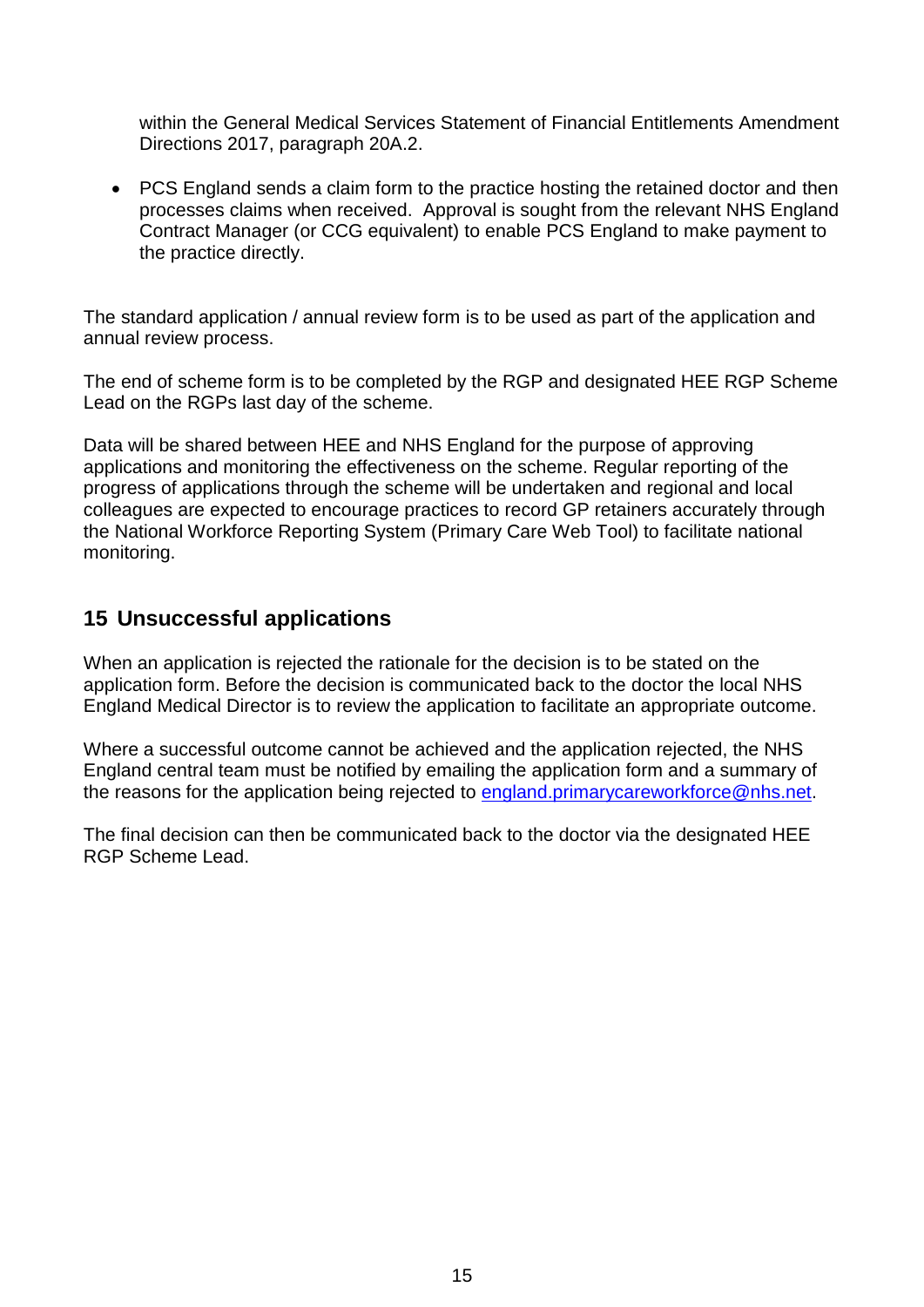#### <span id="page-15-0"></span>**16 Flow chart of the approval process for RGPs**

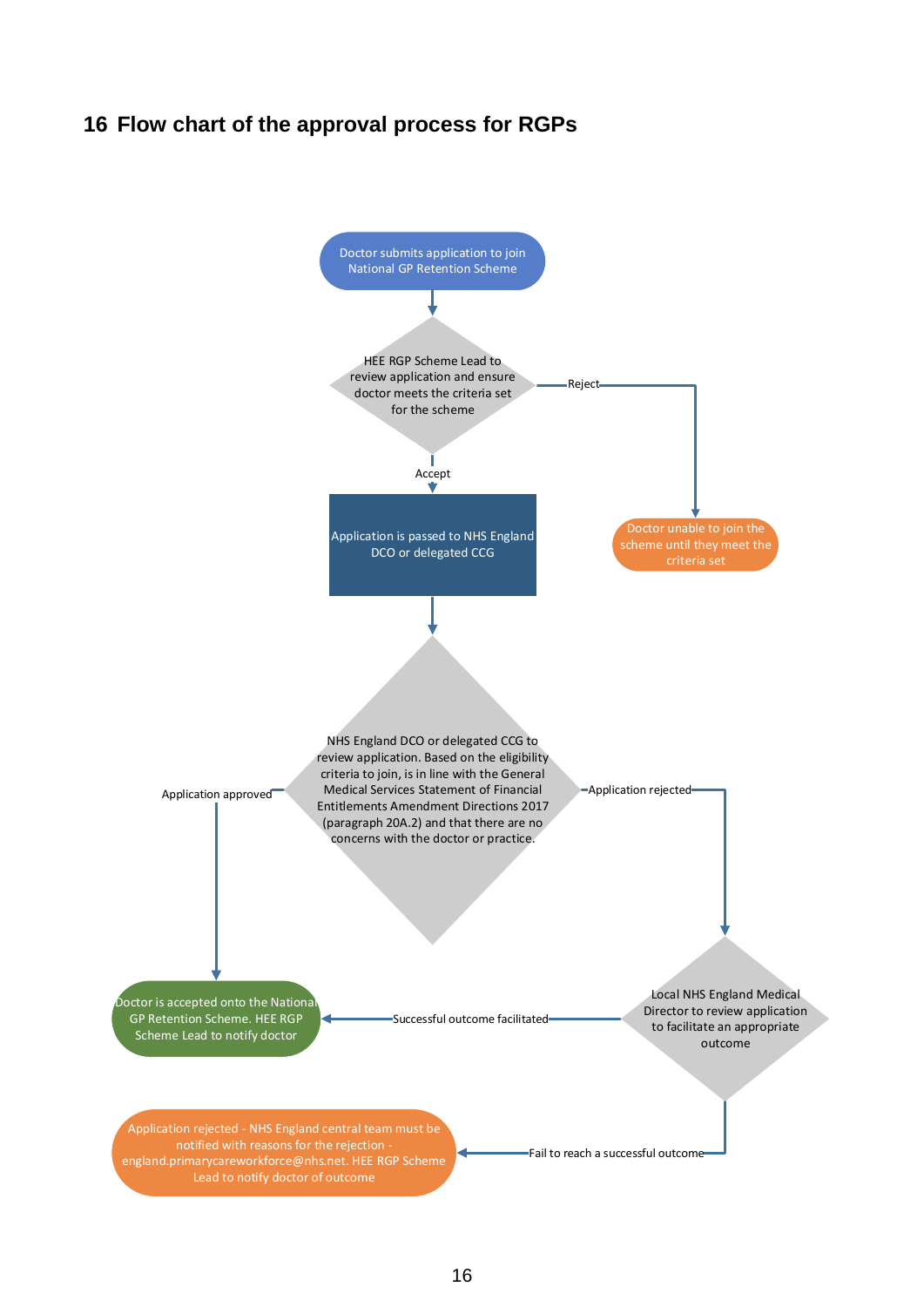## **Annex 1**

Details of the HEE local offices are available via the NHS England website [https://www.england.nhs.uk/gp/gpfv/workforce/retaining-the-current-medical](https://www.england.nhs.uk/gp/gpfv/workforce/retaining-the-current-medical-workforce/retained-doctors/)[workforce/retained-doctors/](https://www.england.nhs.uk/gp/gpfv/workforce/retaining-the-current-medical-workforce/retained-doctors/)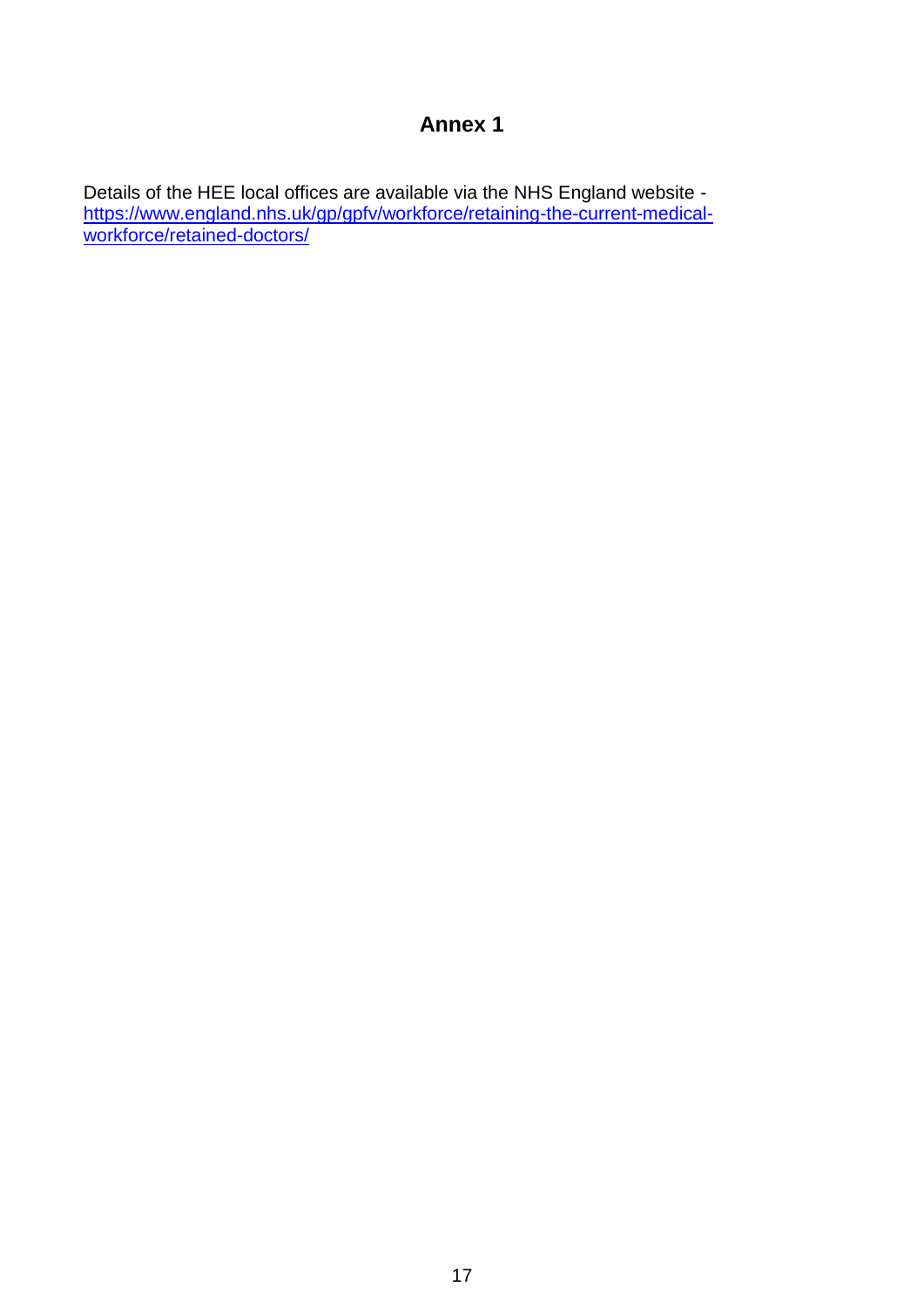# **Annex 2 – Example job plans**

#### **Example 1**

**Job plan – RGP with young dependents preferring to work school hours working 4 sessions (16 hours 40mins) per week To be completed jointly by RGP, Educational Supervisor and Practice Manager. Refer to job planning guidance in RGP handbook.**

**How many weekly sessions will the post comprise of (1-4):** 4

|                                                                                              | Monday                                                | <b>Tuesday</b>                                        | Wednesday                                             | <b>Thursday</b> | Friday | <b>Saturday</b>                                        | Sunday |
|----------------------------------------------------------------------------------------------|-------------------------------------------------------|-------------------------------------------------------|-------------------------------------------------------|-----------------|--------|--------------------------------------------------------|--------|
| <b>Practice site</b><br>(should normally<br>only be one)                                     | Chesterfield                                          | Chesterfield                                          | Chesterfield                                          | N/A             | N/A    | Chesterfield                                           | N/A    |
| <b>Start time</b>                                                                            | 9.30                                                  | 8.00                                                  | 9.30                                                  |                 |        | 8.30                                                   |        |
| <b>Finish time</b>                                                                           | 13.30                                                 | 15.00                                                 | 15.10                                                 |                 |        | 12.30                                                  |        |
| AM surgery:<br>Number of<br>appointments,<br>time of first and<br>last appointment           | Appointments from<br>9.30-13.30<br>(2 catch up slots) | Appointments<br>from 8.00-13.00<br>(2 catch up slots) | Appointments from<br>9.30-15.10<br>(2 catch up slots) |                 |        | Appointments from<br>8.40-12.30 (2)<br>catch up slots) |        |
| PM surgery:<br><b>Number of</b><br>appointments,<br>time of first<br>and last<br>appointment | N/A                                                   | None                                                  | 8.00 from 13.30 -<br>14.50                            |                 |        |                                                        |        |
| <b>Visits</b>                                                                                | $\sim$                                                | Up to 2                                               | $\overline{a}$                                        |                 |        | $\overline{c}$                                         |        |
| Time for admin                                                                               | 90 minutes                                            | 1 hour 50                                             | 90 minutes                                            |                 |        | 90 minutes                                             |        |
| Meetings - title,<br>start and finish<br>times                                               | $\sim$                                                | Clinical meeting<br>13.00-14.30                       | ä,                                                    |                 |        | $\overline{a}$                                         |        |
| <b>Mentoring time</b><br>slot                                                                | $\blacksquare$                                        | 14.30 - 15.00                                         | $\sim$                                                |                 |        | $\blacksquare$                                         |        |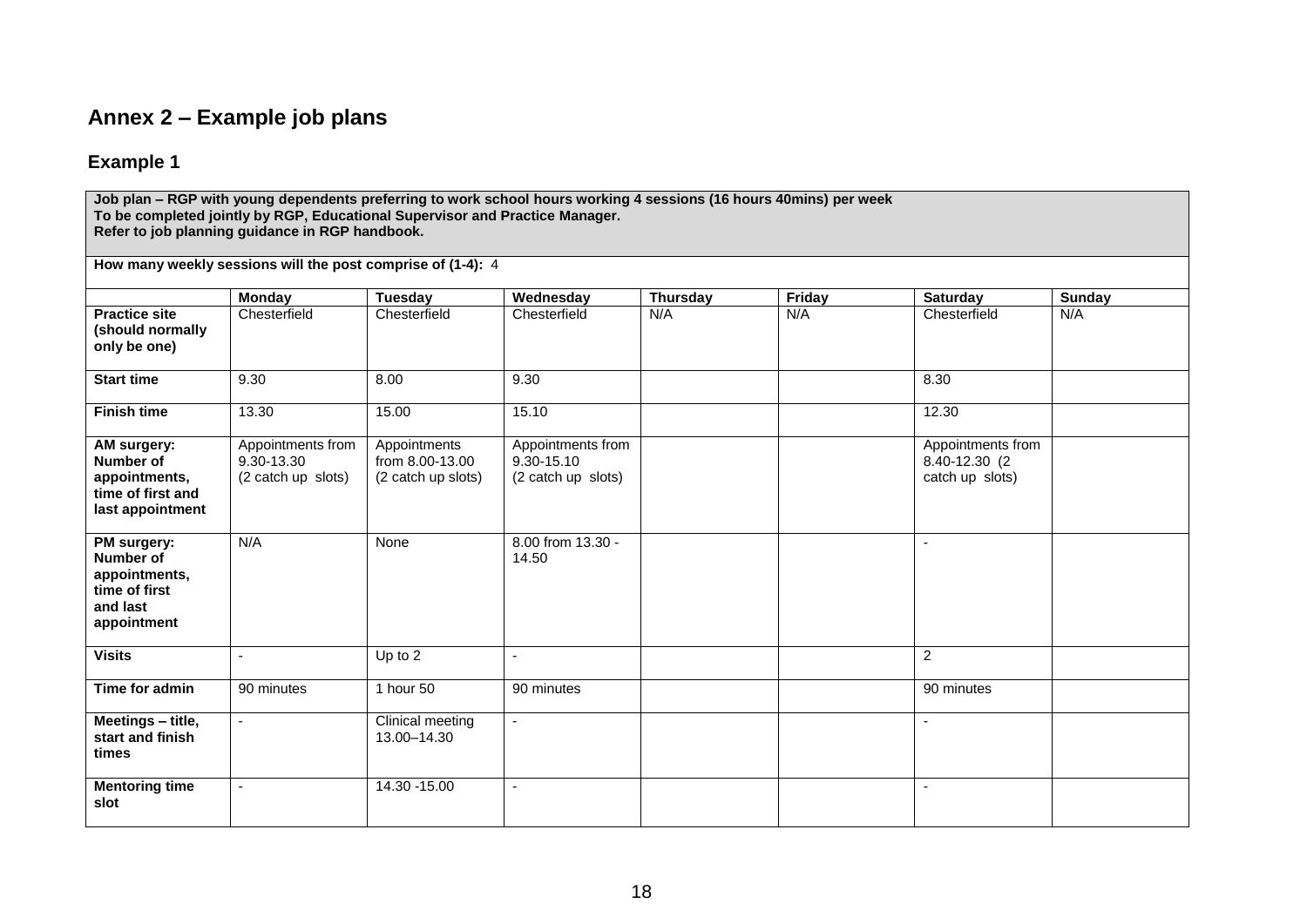| <b>Hours worked this</b> | 4 hours             | 7 hours            | 5hr 40mins |  | 4 hours          |  |
|--------------------------|---------------------|--------------------|------------|--|------------------|--|
| day                      |                     |                    |            |  |                  |  |
|                          |                     |                    |            |  |                  |  |
| <b>Comments:</b>         | When extra visiting | When on call 8.00- |            |  | 8 Saturdays a    |  |
| Ad hoc                   | doctor is needed    | 13.00 no booked    |            |  | year, instead of |  |
| adjustments to           | morning             | slots and duty     |            |  | Mondays          |  |
| allow for non            | appointments        | system             |            |  |                  |  |
| weekly meetings          | reduced.            | applies            |            |  |                  |  |
| or time in lieu for      | When working        |                    |            |  |                  |  |
| late                     | Saturday extended   |                    |            |  |                  |  |
| finishes/extended        | hours this will be  |                    |            |  |                  |  |
| hours                    | instead of Monday   |                    |            |  |                  |  |

| ON CALL DUTIES - using contracted time as RGP in the practice |                                                                             |  |  |  |  |  |  |
|---------------------------------------------------------------|-----------------------------------------------------------------------------|--|--|--|--|--|--|
| Start and finish time, day of week                            | Wed 8.00 - 13.00                                                            |  |  |  |  |  |  |
| Frequency (number per year)                                   | 8 times a year - reflects pro-rata share of clinical team                   |  |  |  |  |  |  |
| If extends normal day length, arrangements for time in lieu   | Yes by 1 $\frac{1}{2}$ hours. Time in lieu = 12 hours added to annual leave |  |  |  |  |  |  |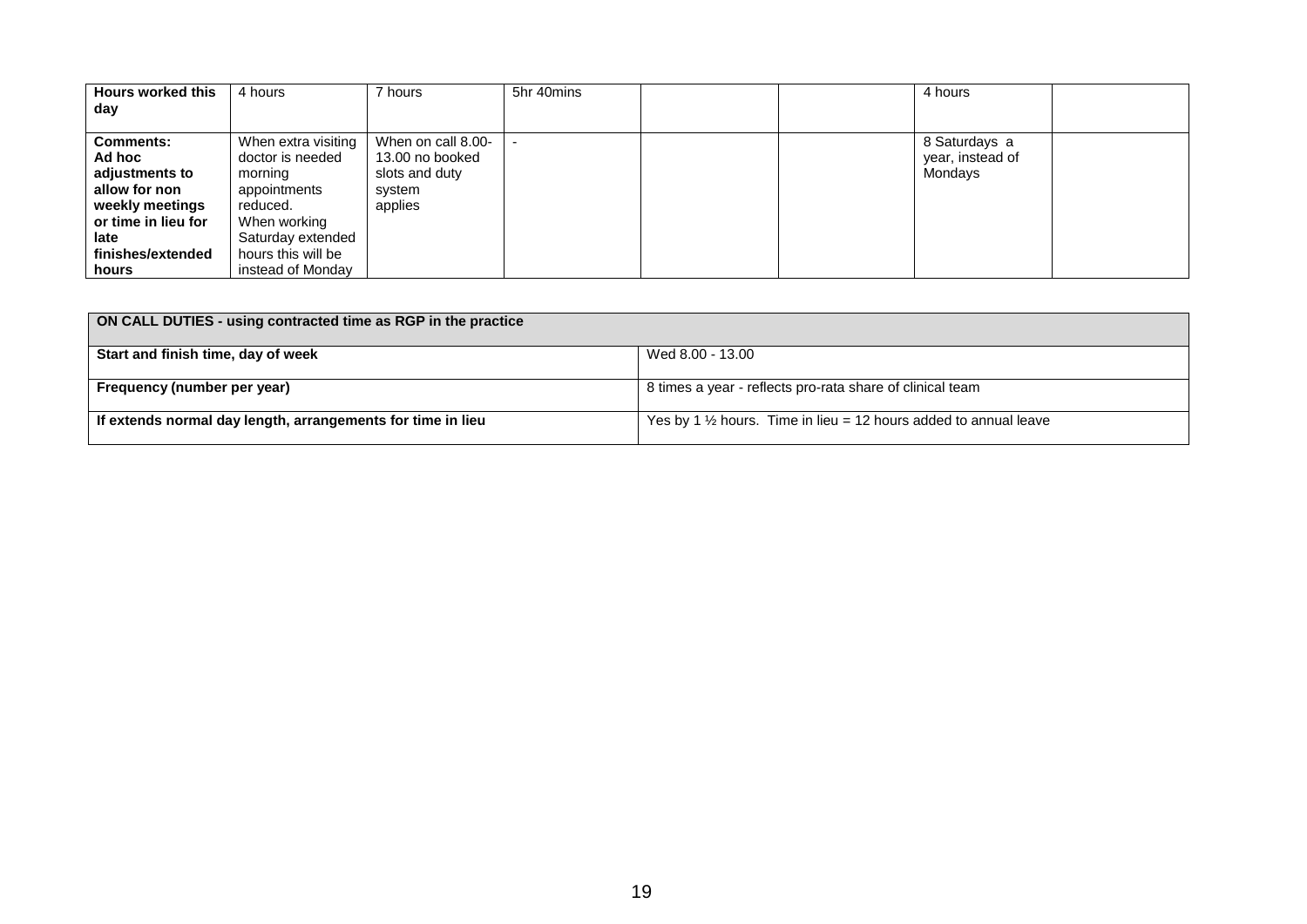| <b>CPD ACTIVITY</b>                                                                                                                                                                                                                                                                                                                                                                                                                                                                                                                                                                                                                                                                | In house education<br>meetings: describe<br>frequency, duration and<br>purpose | <b>Formal courses or</b><br>protected learning<br>events occurring on<br>contracted retainer days                                                                                                      | <b>Practice development</b><br>work where aligned to<br>PDP goals and NHS<br>appraisal | Time out of practice for<br>self directed learning or<br>time in lieu for CPD<br>carried out outside of<br>contract time where<br>aligned to NHS appraisal<br><b>PDP</b> goals | <b>Total</b> |  |  |  |
|------------------------------------------------------------------------------------------------------------------------------------------------------------------------------------------------------------------------------------------------------------------------------------------------------------------------------------------------------------------------------------------------------------------------------------------------------------------------------------------------------------------------------------------------------------------------------------------------------------------------------------------------------------------------------------|--------------------------------------------------------------------------------|--------------------------------------------------------------------------------------------------------------------------------------------------------------------------------------------------------|----------------------------------------------------------------------------------------|--------------------------------------------------------------------------------------------------------------------------------------------------------------------------------|--------------|--|--|--|
| <b>Details</b>                                                                                                                                                                                                                                                                                                                                                                                                                                                                                                                                                                                                                                                                     | Monthly 1hour, education<br>including prescribing and<br><b>SEAS</b>           |                                                                                                                                                                                                        | Safeguarding, or palliative<br>care, QOF area, etc.                                    | $\overline{a}$                                                                                                                                                                 |              |  |  |  |
| Hours / year                                                                                                                                                                                                                                                                                                                                                                                                                                                                                                                                                                                                                                                                       | Up to 42 potentially in<br>Tuesday meeting                                     | 5 hours attending GP<br>update course<br>5.40 attending<br>safeguarding update day<br>Time outs<br>2 on Tuesday = $2x90$ mins<br>from $13.00$<br>2 on Wednesday = $2x$<br>2hr10mins<br>Total: 16 hours | 4 hours leading on<br>safeguarding area                                                | 19                                                                                                                                                                             | 81           |  |  |  |
| Sessions/<br>year approx.                                                                                                                                                                                                                                                                                                                                                                                                                                                                                                                                                                                                                                                          | 10                                                                             | $\overline{4}$                                                                                                                                                                                         | 1                                                                                      | 5                                                                                                                                                                              | 20           |  |  |  |
| To be completed by the Educational Supervisor - How will you support the RGP in carrying out practice development work? (e.g. IT training, admin support, etc)<br>Planned protected time will be given without clinical work to allow handover from previous lead, updating of protocols systems, meeting with health visitor.<br>To be completed by the Educational Supervisor - What are the arrangements for booking CPD time at the practice for all the above categories?<br>Request made via Educational Supervisor, preferably 8 weeks notice. Every effort will be made to accommodate and we ask that time in lieu is taken where possible when<br>others are not absent. |                                                                                |                                                                                                                                                                                                        |                                                                                        |                                                                                                                                                                                |              |  |  |  |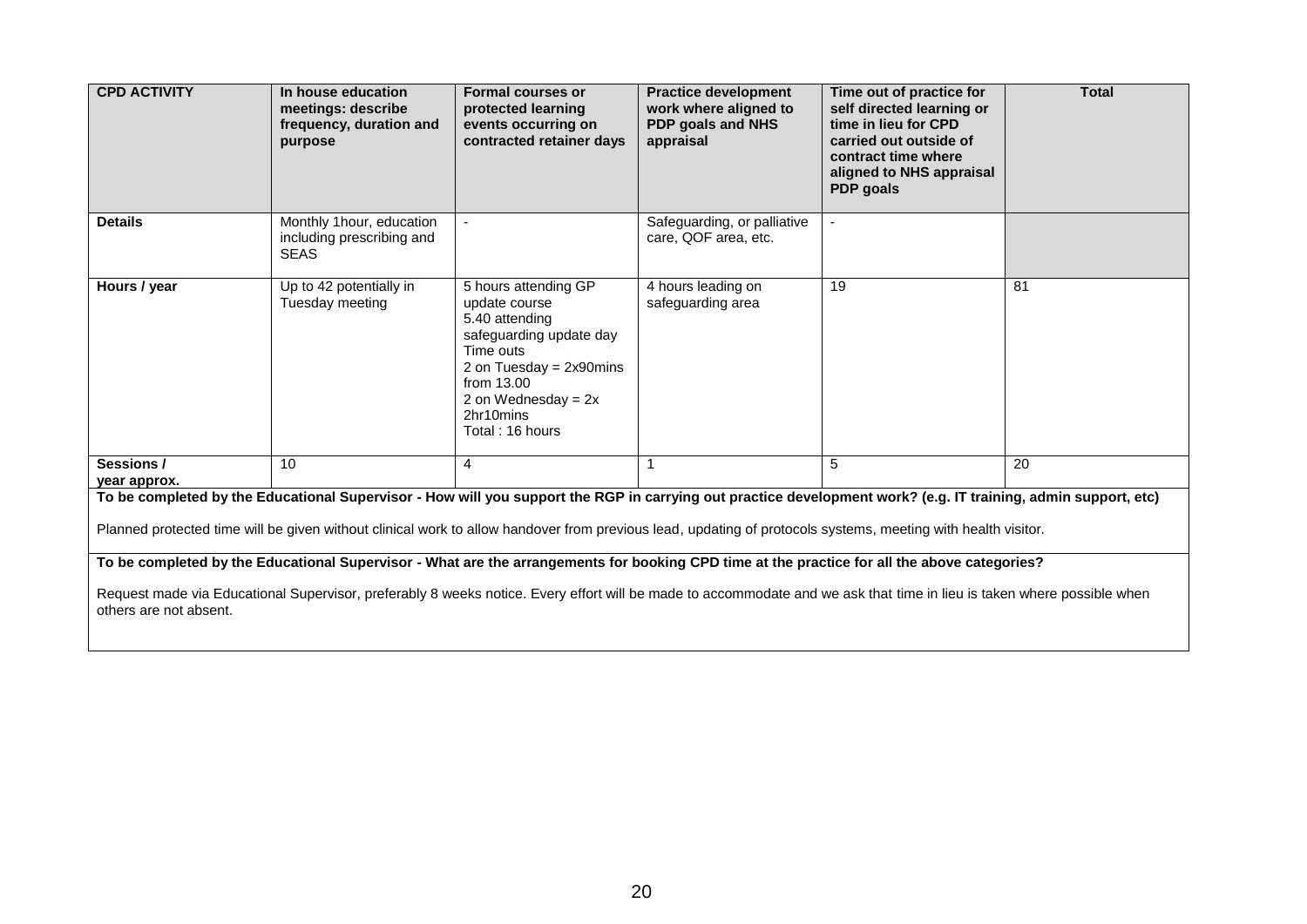#### **Example 2**

**Job plan – RGP is senior GP with management role working 2 sessions (8 hours 20mins) per week To be completed jointly by RGP, Educational Supervisor and Practice Manager. Refer to job planning guidance in RGP handbook. How many weekly sessions will the post comprise of (1-4):** 2 **Monday Tuesday Wednesday Thursday Friday Saturday Sunday Practice site (should normally only be one)** Abbots | N/A | N/A | Abbots | N/A | N/A | N/A **Start time** 17.30 **7.30 Finish time** 20.00 13.20 **AM surgery: Number of appointments, time of first and last appointment** - 7.30-10.20 appointments. 10.20-10.50 mentoring. 10.50–13.20 appointments and admin. (2 catch up slots) **PM surgery: Number of appointments, time of first and last appointment** 17.30-20.00 appointments (1 catch up slot) followed by admin - **Visits** - 1 visit **Time for admin** - - **Meetings – title, start and finish times** None Monthly team meeting 8.00-9.00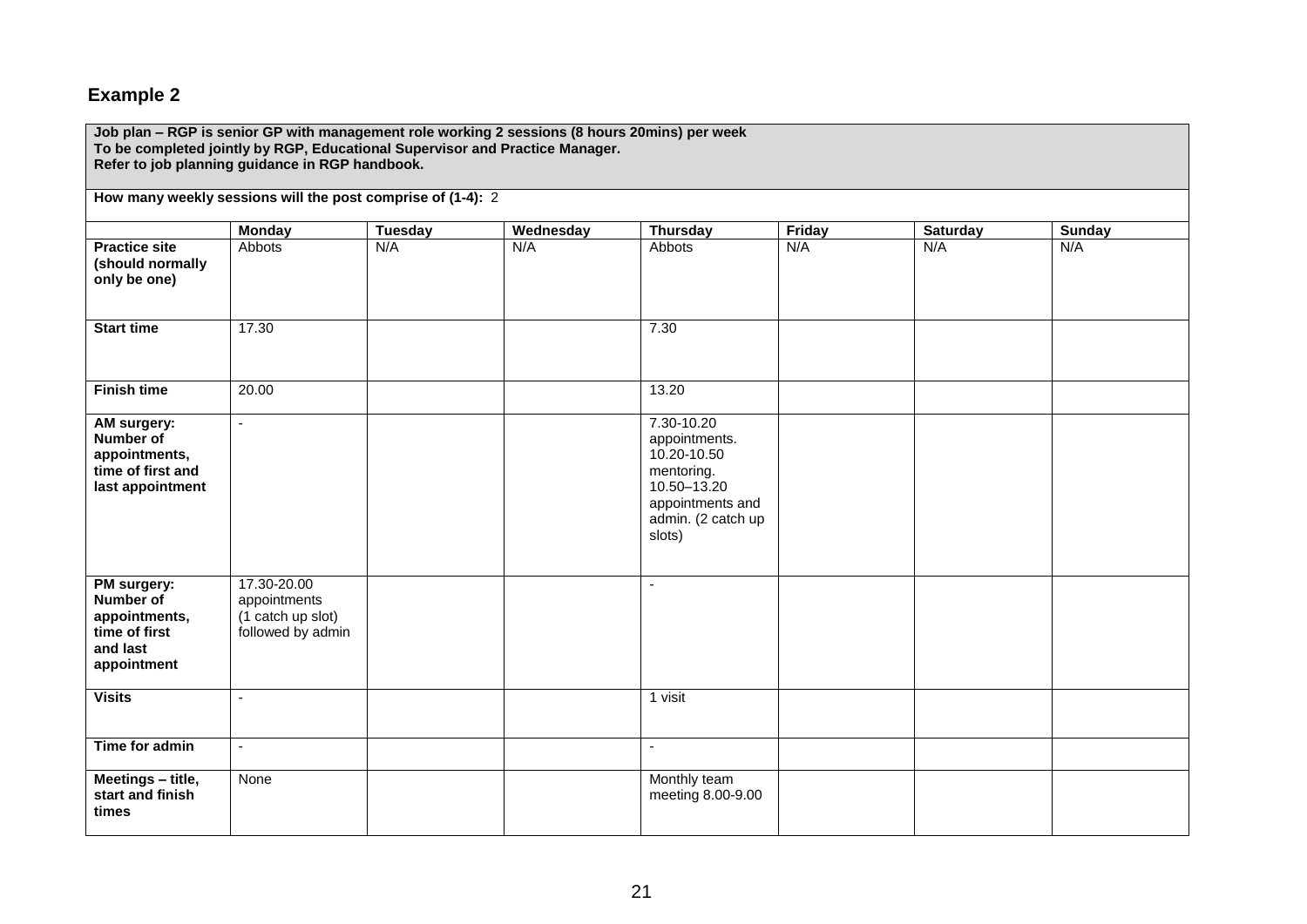| <b>Mentoring time</b><br>slot                                                                                                                 |       |  | 10.20-10.50                                                                                                                                                                                           |  |  |
|-----------------------------------------------------------------------------------------------------------------------------------------------|-------|--|-------------------------------------------------------------------------------------------------------------------------------------------------------------------------------------------------------|--|--|
| <b>Hours worked this</b><br>day                                                                                                               | 2h 30 |  | 5 hr 50                                                                                                                                                                                               |  |  |
| <b>Comments:</b><br>Ad hoc<br>adjustments to<br>allow for non<br>weekly meetings<br>or time in lieu for<br>late<br>finishes/extended<br>hours |       |  | When on call 8.00-<br>13.00 in which<br>case no booked<br>slots and duty<br>system applies.<br>When monthly<br>meeting 8.00-9.00<br>then surgery<br>appointments<br>cancelled during<br>meeting time. |  |  |

| ON CALL DUTIES - using contracted time as RGP in the practice |                                                         |  |  |  |  |  |  |
|---------------------------------------------------------------|---------------------------------------------------------|--|--|--|--|--|--|
| Start and finish time, day of week                            | Thursday 8.00-13.00                                     |  |  |  |  |  |  |
| Frequency (number per year)                                   | 4 times a year reflects pro-rata share of clinical team |  |  |  |  |  |  |
| If extends normal day length, arrangements for time in lieu   | <b>No</b>                                               |  |  |  |  |  |  |